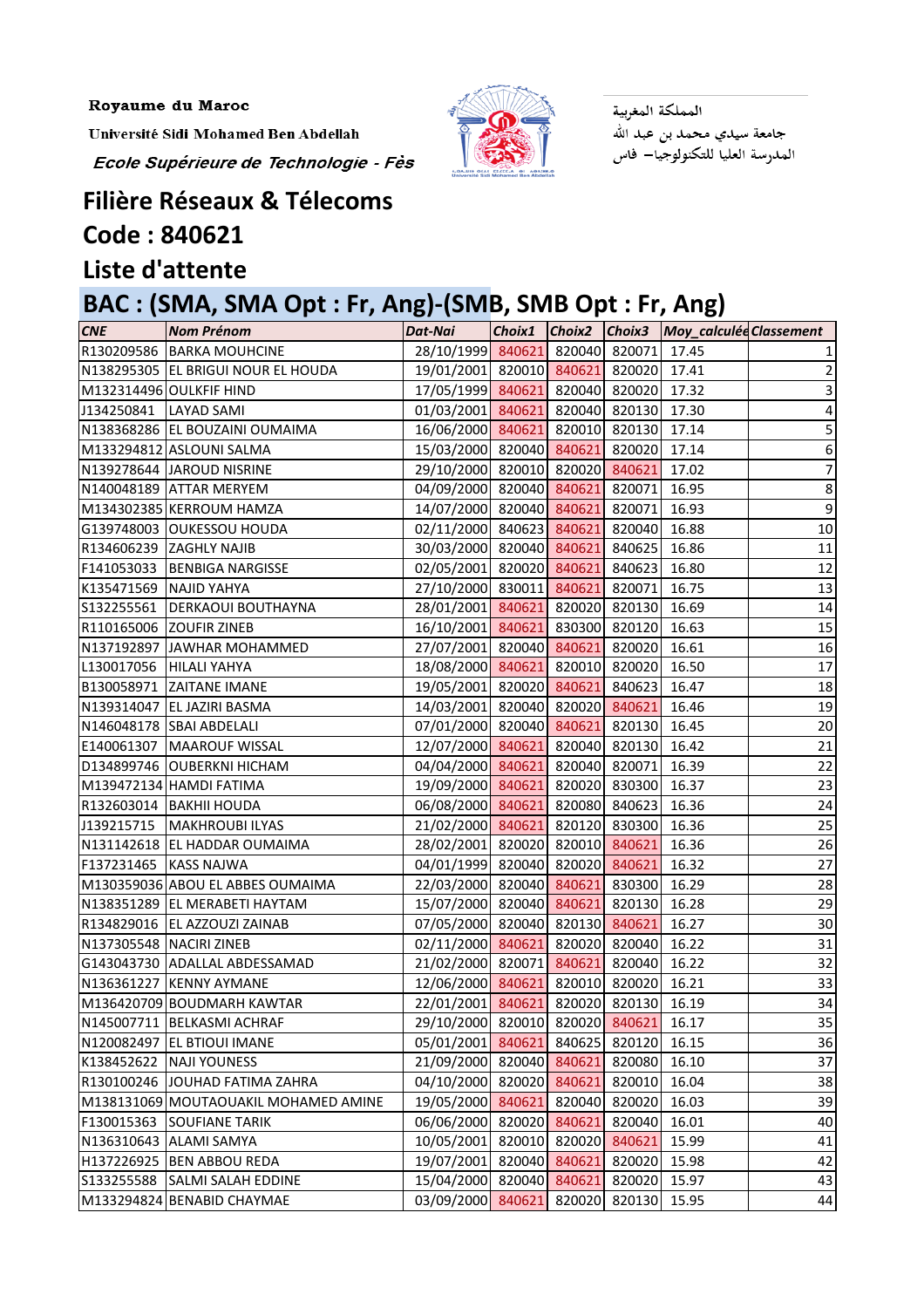|                       | N131347376 TAOUDI YOUSSEF       | 31/07/1999 820020 820040 840621 15.92 |        |        |               |       | 45  |
|-----------------------|---------------------------------|---------------------------------------|--------|--------|---------------|-------|-----|
| J135096902            | <b>TABIB MOHAMED AMINE</b>      | 18/03/2000 820040 820020 840621 15.91 |        |        |               |       | 46  |
|                       | N135163170 TOUFFAHI BOUTAINA    | 18/11/2000 820020 820130 840621       |        |        |               | 15.90 | 47  |
| E132148576            | <b>ALAMI SALMA</b>              | 20/02/2001 840621                     |        |        | 830011 820040 | 15.89 | 48  |
| E130229214 ZBIR BILAL |                                 | 01/11/1999 820040 840621 820071 15.89 |        |        |               |       | 49  |
|                       | H130258911 NEJJARI FATIMA ZAHRA | 09/02/2000 820040 840621 820020 15.87 |        |        |               |       | 50  |
|                       | D137868046 AIT KHOUYA MOHAMED   | 30/11/2000 820071 820040 840621 15.81 |        |        |               |       | 51  |
|                       | N138286180 KASBAOUI YOUSRA      | 21/09/2000 820010 820040 840621       |        |        |               | 15.80 | 52  |
|                       | N137299307 EJJARY OMAR          | 12/02/2000 820010 820071 840621       |        |        |               | 15.80 | 53  |
|                       | N130171007 ZOULGAMI HAMZA       | 02/01/2001 820020 840621 840623 15.70 |        |        |               |       | 54  |
|                       | G130438490 ECH-CHIGUER GHIZLANE | 21/01/2000 820020 820130 840621       |        |        |               | 15.69 | 55  |
|                       | M137420951 MOULOUDI AMAL        | 20/07/2000 840621 820020 820130 15.66 |        |        |               |       | 56  |
|                       | N137310754 MECHQRANE HATIM      | 15/06/1999 820010 840621              |        |        | 820071        | 15.62 | 57  |
| J132500578            | <b>IDALI AMAL</b>               | 18/07/2000 820040 820071 840621       |        |        |               | 15.61 | 58  |
|                       | P120026382 EL MAYMOUNI BADREDIN | 29/07/2000 820010 840621 820071       |        |        |               | 15.60 | 59  |
|                       | N137171340 BOUKHACHOUN MERYEM   | 28/01/2001 820020 820010 840621       |        |        |               | 15.59 | 60  |
|                       | M130116460 ZEMMOURIATE YASSINE  | 09/12/2000 820020 820040 840621 15.55 |        |        |               |       | 61  |
|                       | M130131044 BELAIDI KHALIL       | 06/02/2001 820040 820071              |        |        | 840621        | 15.54 | 62  |
|                       | M137358982 TERRAB YOUSRA        | 20/10/2000 820040 840621 840625 15.52 |        |        |               |       | 63  |
|                       | J131276572   BENABBOU FATIMA    | 22/01/2001 840621 820040 830300 15.50 |        |        |               |       | 64  |
|                       | M132305948 EL ATTAR WISSAL      | 09/07/2000 820020 840621 820130 15.50 |        |        |               |       | 65  |
|                       | N144032386 BELMAJDOUB KAMAL     | 02/03/2001 820040 840621              |        |        | 840623 15.47  |       | 66  |
| J110034106            | <b>EL KHAYIR MOHAMED NIZAR</b>  | 26/12/2000 840621                     |        |        | 820040 820071 | 15.46 | 67  |
|                       | B133058862 AL AMRAOUI HAFSSA    | 03/01/2001 840621 820040 840625 15.46 |        |        |               |       | 68  |
|                       | M131421094 ERTIBI MERYEM        | 31/03/2000 820020 840621              |        |        | 820130 15.45  |       | 69  |
|                       | N145016697 EL HAZZAZ YOUNES     | 13/04/2000 820040 840621 840625 15.41 |        |        |               |       | 70  |
|                       | N138355600 BOUARFA SOUHAYLA     | 26/12/2000 820130 840621 820020       |        |        |               | 15.40 | 71  |
| D134229801 SIHRI ASMA |                                 | 11/04/2000 820040 820020 840621       |        |        |               | 15.40 | 72  |
| L130273205            | <b>AZAAMI RANIA</b>             | 03/06/2000 820040 830011 840621       |        |        |               | 15.40 | 73  |
| N148016651 TAYAE SAIF |                                 | 24/09/2000 820040 840621              |        |        | 820020        | 15.37 | 74  |
|                       | G131398157 ELAYACHI SAID        | 10/05/2000 820020 820071 840621 15.36 |        |        |               |       | 75  |
|                       | M133161295 FAZNI WIDAD          | 28/06/2000 820020 820040 840621 15.36 |        |        |               |       | 76  |
|                       | N144025538 HABYBELLAH MOHAMED   | 19/05/2000 820010 820040 840621       |        |        |               | 15.35 | 77  |
|                       | N130349004 RHARZOUZ SOUFIANE    | 13/02/2000 820040 840621 820020 15.32 |        |        |               |       | 78  |
|                       | N136366015 ZIDAOUI MAHA         | 31/08/2000 820130 840621              |        |        | 830300        | 15.31 | 79  |
|                       | D139430740 MOUJOUD HAMZA        | 11/08/2000 820040                     |        | 840621 | 840623        | 15.29 | 80  |
|                       | M139421032 AMEZOUGH IKRAME      | 31/01/2001 840621                     |        | 830011 | 820040        | 15.28 | 81  |
| P139420222            | <b>AZZOUZI MOHAMED</b>          | 25/11/2000 820040 820071              |        |        | 840621        | 15.28 | 82  |
| J139503663            | <b>CHAIKHY ZAKARIA</b>          | 30/08/2000 820040                     |        | 840623 | 840621        | 15.28 | 83  |
| P136446970            | AZZOUZ MOUAD                    | 30/08/2000 820040                     |        | 840621 | 840625        | 15.27 | 84  |
|                       | M148070945 OURCHID BASMA        | 24/10/2001 840621                     |        | 820020 | 820040        | 15.26 | 85  |
|                       | N133171933 ALAMI NOUR-ELIMANE   | 20/02/2001 840621                     |        | 820020 | 820040        | 15.25 | 86  |
| J110033821            | <b>HAMAMOUCH YOUSSEF</b>        | 17/01/2001 820130                     |        | 840623 | 840621        | 15.24 | 87  |
| P131132225            | <b>ECHAIBI FOUZIA</b>           | 12/05/1999 820080                     |        | 840621 | 820130        | 15.23 | 88  |
| S130073526            | <b>NALI HICHAM</b>              | 20/11/2000 820040                     |        | 840621 | 820020        | 15.22 | 89  |
| S138326638            | AZZAGHOUANI CHAYMAE             | 11/09/2000 820130 840621              |        |        | 840623        | 15.21 | 90  |
| P134473569            | <b>EL KHARRAZ SOUMAYA</b>       | 17/02/2000 840621                     |        | 820040 | 820020        | 15.19 | 91  |
| M120083907            | <b>SNIDI NABIL</b>              | 08/05/2000 820080 840621              |        |        | 820071        | 15.17 | 92  |
| F130070948            | MANOUNI RABHA                   | 13/11/2000 820010 820020              |        |        | 840621        | 15.17 | 93  |
| R134243539            | DANEDOUNE KAOUTAR               | 23/05/2000                            | 820020 | 840621 | 820130        | 15.16 | 94  |
| D135735130            | <b>AHENNA MOHAMED</b>           | 23/12/1999 820040 840621              |        |        | 820020        | 15.16 | 95  |
| J130050869            | ATANANE HICHAM                  | 17/01/2001 820040 820120              |        |        | 840621        | 15.16 | 96  |
| J137260453            | <b>CHOUKRANE IBRAHIM</b>        | 17/12/2000 820040                     |        | 820020 | 840621        | 15.12 | 97  |
| K130050792            | <b>SARIH WAHIBA</b>             | 15/01/2000 840621                     |        | 820040 | 820020        | 15.08 | 98  |
| N139072615            | <b>ECH.CHIHAB MOHAMMED</b>      | 12/12/1999                            | 820020 | 820010 | 840621        | 15.03 | 99  |
|                       | M130039335 FERJANI IMANE        | 18/05/2000 820040 830011              |        |        | 840621        | 15.02 | 100 |
| N133271891            | <b>BRITEL FATMA</b>             | 03/08/2000 820010                     |        | 820020 | 840621        | 15.00 | 101 |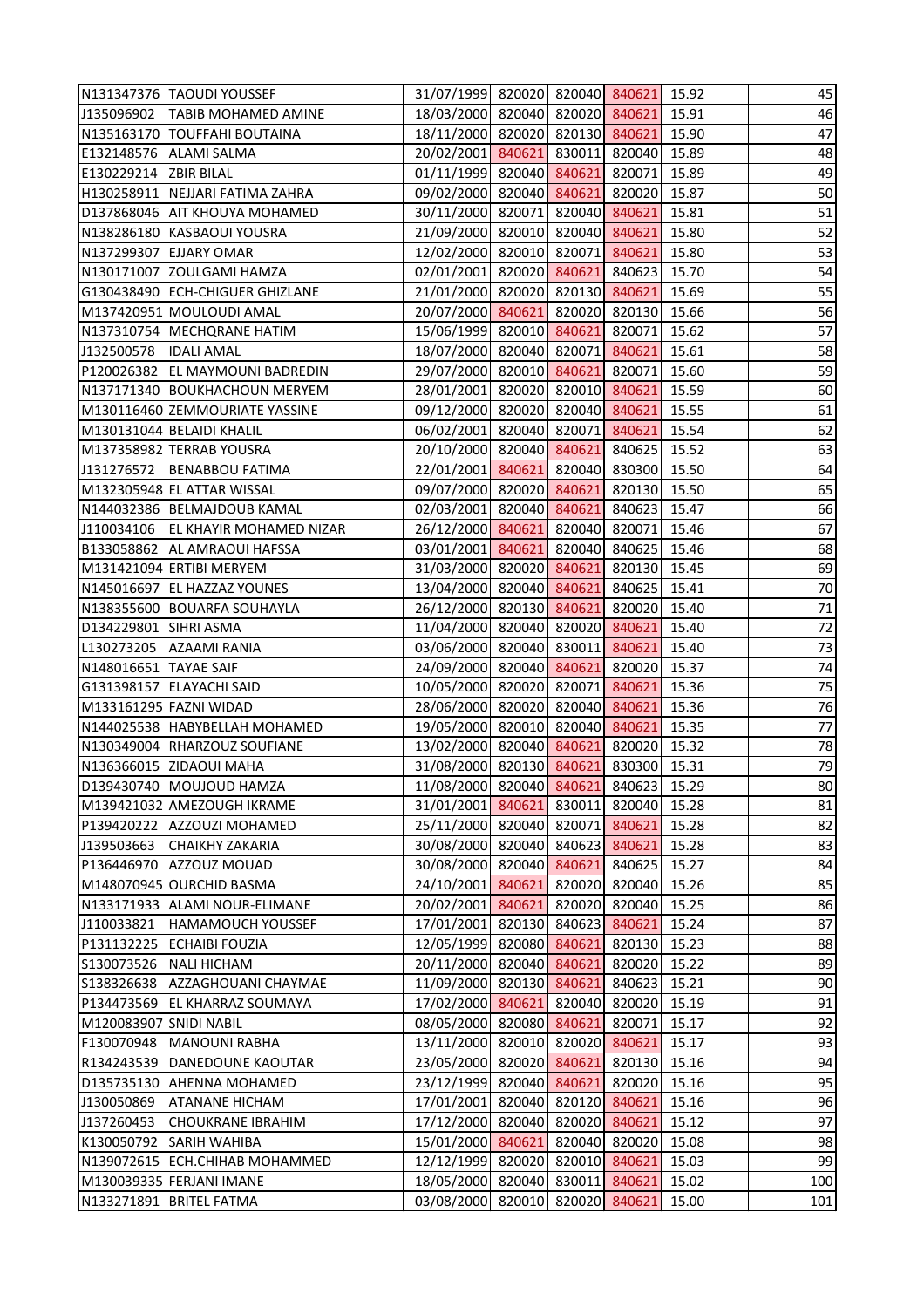|                        | M130019414 LEMTOUKI SARA               | 10/02/2001 840621 820020 820040 14.99 |        |        |                     |       | 102 |
|------------------------|----------------------------------------|---------------------------------------|--------|--------|---------------------|-------|-----|
|                        | D136217463 JAMERI ABDELKEBIR           | 28/07/1999 840621 820020 820040 14.99 |        |        |                     |       | 103 |
|                        | N133317066 BERRADA ABOUBAKR            | 29/12/2000 820040 840621 820130 14.99 |        |        |                     |       | 104 |
|                        | N138350310 BEN HAYOUN MOHAMMED         | 26/01/2001 820071 820020 840621       |        |        |                     | 14.95 | 105 |
|                        | G131076588 BENKHADDA MOHAMED YASSINE   | 16/03/2000 820040 820020 840621       |        |        |                     | 14.94 | 106 |
|                        | N130232823 BETTIOUI ANASS              | 01/01/2001 820020 820010 840621       |        |        |                     | 14.91 | 107 |
|                        | D136884766 ID-YAHIA MUSTAPHA           | 19/07/2000 820040 820020 840621 14.90 |        |        |                     |       | 108 |
|                        | N139305694 ZRIOULI IBRAHIM             | 03/04/2000 820020 840621 820010       |        |        |                     | 14.86 | 109 |
|                        | R137552027 ZAHRANI SANAA               | 25/09/2000 820040 830011 840621       |        |        |                     | 14.86 | 110 |
| N133305188 KHAI YOUSRA |                                        | 22/10/2000 820040 820130 840621       |        |        |                     | 14.85 | 111 |
|                        | R132501918 HANINI MANAL                | 17/09/2000 820120 840621 820040 14.84 |        |        |                     |       | 112 |
|                        | M131421122 AIT MANSSOUR OUSSAMA        | 23/08/2000 820040 820020 840621       |        |        |                     | 14.84 | 113 |
|                        | M130031709 ABOUMADAN OUMAIMA           | 10/08/2000 840621 820130 820020       |        |        |                     | 14.83 | 114 |
|                        | N132368535 ELGADDAR SALMA              | 29/03/2000 820040 840621 840623 14.83 |        |        |                     |       | 115 |
|                        | M139224380 MEHDAOUI IMANE              | 20/12/2000 820040 840621 820020 14.83 |        |        |                     |       | 116 |
| G130236443 JALAL IMANE |                                        | 09/07/2000 840621 820130 820040 14.82 |        |        |                     |       | 117 |
|                        | R139828655 BEN AMRO SGHIR SOUKAINA     | 08/10/2000 820040 820130 840621       |        |        |                     | 14.82 | 118 |
|                        | D136180708 BAHMANE SAMIA               | 30/09/2000 840621 820020 820071       |        |        |                     | 14.81 | 119 |
|                        | M130092157 BABNI ASMAE                 | 27/10/1999 820040 820020 840621 14.81 |        |        |                     |       | 120 |
|                        | B147002199 AZOUZIZ YOSRA               | 16/03/2001 820130 840621 820071 14.79 |        |        |                     |       | 121 |
|                        | D137578089 EN-NAOUARI HAJAR            | 20/01/2001 840621 820020 820130 14.75 |        |        |                     |       | 122 |
|                        | N139347963 ADIB MERYEME                | 15/06/2000 820040 840621 820010 14.72 |        |        |                     |       | 123 |
| J136111120             | <b>FARES OUMAYMA</b>                   | 25/07/2000 820040 840621              |        |        | 820071              | 14.72 | 124 |
|                        | M142007434 LARAKI MAHA                 | 25/01/2001 840621 820071 820020 14.71 |        |        |                     |       | 125 |
|                        | R149008842  TAOUIL SOUKAINA            | 16/06/2000 820130 830011 840621       |        |        |                     | 14.71 | 126 |
| M137492132 SAIDI AMINE |                                        | 22/11/2000 820040 820071 840621       |        |        |                     | 14.70 | 127 |
|                        | M136535363 RAHAOUI MOHAMED             | 16/01/2000 820020 840621 820040 14.69 |        |        |                     |       | 128 |
|                        | N133361157 HAMMOUNE SOUFIANE           | 02/01/2001 840621 820010 820080 14.67 |        |        |                     |       | 129 |
|                        | R136284290 RABITE BOUTAINA             | 21/03/2001 840621 820040 820010 14.65 |        |        |                     |       | 130 |
|                        | R137560128 EL ANBARI IMANE             | 31/07/2000 840621                     |        |        | 820040 820020 14.64 |       | 131 |
|                        | N133347844 ALAMI IBTISSAM              | 08/07/2001 820010 820040 840621 14.64 |        |        |                     |       | 132 |
|                        | S130003951 LAZAAR RAJAE                | 24/02/2001 820040 840621 820120 14.63 |        |        |                     |       | 133 |
| S130098575             | EL UMARI IBRAHIM                       | 14/03/2000 820080 820071 840621       |        |        |                     | 14.63 | 134 |
|                        | D135667194 NEBBOU ASMA                 | 22/04/2000 820071 840621 820080 14.62 |        |        |                     |       | 135 |
|                        | H130015469 ASLIMANI YASSIR             | 07/02/2000 820040 840621              |        |        | 820130              | 14.61 | 136 |
|                        | R130174306 NEKHASSIA AYA               | 06/12/2000 820130 840621              |        |        | 820040              | 14.61 | 137 |
|                        | <b>H131247167 FARAJI AYOUB</b>         | 02/05/2000 820040 840621              |        |        | 820130              | 14.60 | 138 |
|                        | N142025353 TOUIREH HIBA                | 18/08/2000 820010 820020 840621       |        |        |                     | 14.59 | 139 |
|                        | N145011290 BEN-ALI SOUFYANE            | 07/07/2000 820040 820020 840621       |        |        |                     | 14.58 | 140 |
|                        | M135384478 IDRISSI MOHAMMED TAHA       | 16/06/2000 820010 820130 840621       |        |        |                     | 14.56 | 141 |
|                        | N132079445 BOUTAAROURT HAFID           | 06/01/2000 820040 820020 840621       |        |        |                     | 14.56 | 142 |
|                        | M133319669 BENAMER AYMAN               | 04/11/2000 820130 820010 840621       |        |        |                     | 14.54 | 143 |
|                        | D133097185 ES-SADIKI ABDELAZIZ         | 28/11/2000 820071 840621 820020       |        |        |                     | 14.53 | 144 |
| J136325926             | <b>OUAHI NIZAR</b>                     | 29/05/1999 820020 840621              |        |        | 820071              | 14.48 | 145 |
|                        | N139289013 BELHCEN HANANE              | 08/02/2001 820020 820040              |        |        | 840621              | 14.45 | 146 |
| N149007709 SAIDI HAMZA |                                        | 23/11/2000 840621                     |        |        | 820040 820020       | 14.44 | 147 |
|                        | K130291722 SKOURI YOUSSEF              | 27/03/2000 820071 840621              |        |        | 820120              | 14.42 | 148 |
|                        | N130368503 AHYAYA LARA                 | 16/03/2001 820080 830300 840621       |        |        |                     | 14.42 | 149 |
|                        | N137191305 SIDOUNA HAMZA               | 09/03/2000 820040                     |        |        | 820020 840621       | 14.40 | 150 |
|                        | N136344688 BAMMOU HAYTHAM              | 05/05/2001                            | 820020 | 840621 | 820071              | 14.39 | 151 |
|                        | N135317467 LEBRIMCHI MOHAMMED          | 17/08/2000 820040 820020 840621       |        |        |                     | 14.39 | 152 |
|                        | R135779642 SKALLY YASMINE              | 17/05/2001 820020 820130 840621       |        |        |                     | 14.36 | 153 |
|                        | N131306906 EL WARDI AHMED              | 22/11/2000 820040 840621              |        |        | 840625              | 14.35 | 154 |
|                        | N145015137 KECHCHOUR AYA               | 22/12/2000 820040 840621              |        |        | 820071              | 14.34 | 155 |
| P138108937             | <b>BEN HAMOU AYOUB</b>                 | 31/07/2000 820040 840621              |        |        | 820130              | 14.33 | 156 |
|                        | N133382006 AMRANI JOUTEI IDRISSI ZINEB | 28/11/2000 820040 840621              |        |        | 820010 14.33        |       | 157 |
|                        | N134351331 SALIH AYMANE                | 30/05/2000 820040 840621              |        |        | 820010              | 14.28 | 158 |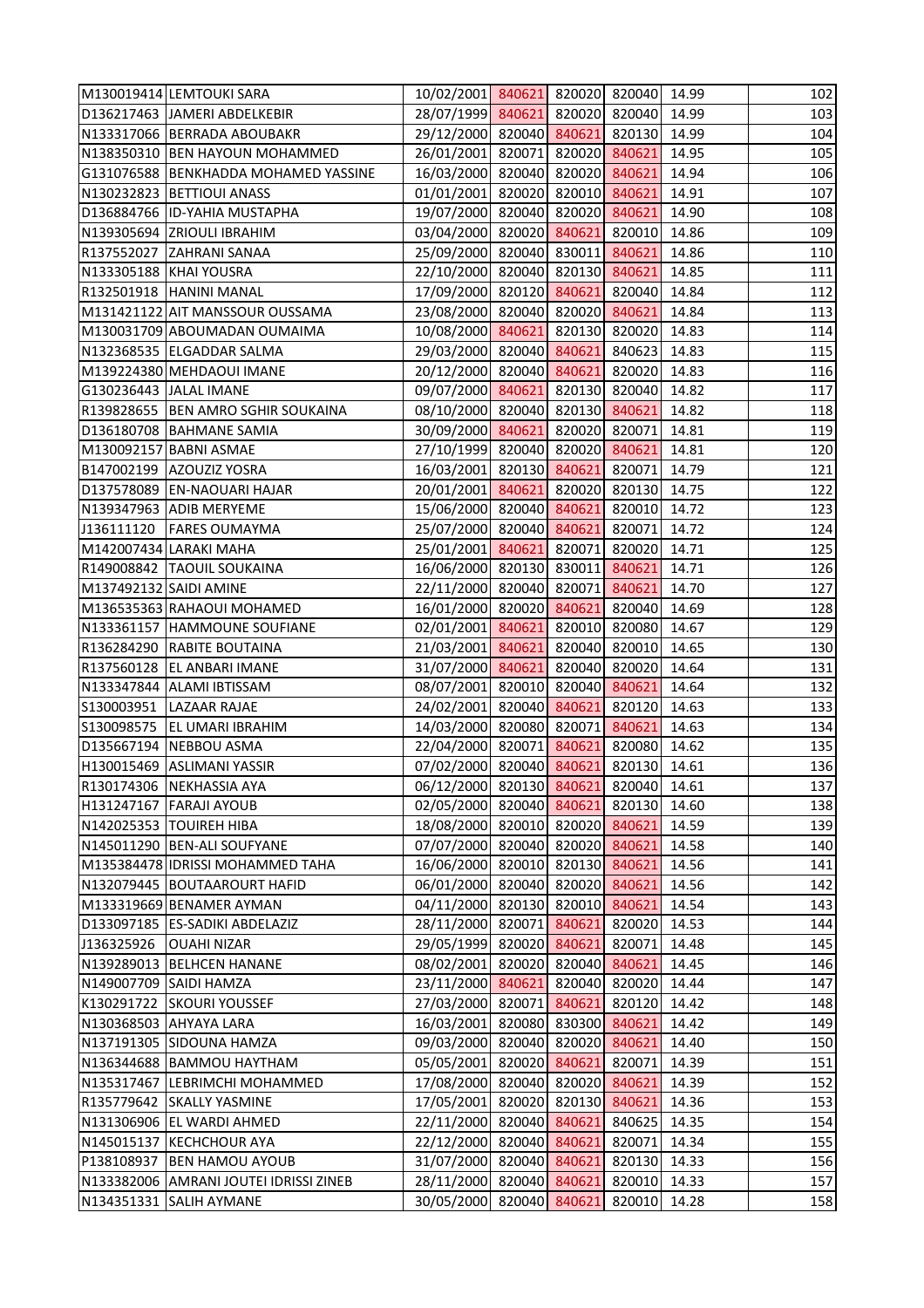|                         | R130042774 HACHLAF WAFAE                                | 06/10/2000 820040 840621 840625 14.28         |        |        |                  |                | 159        |
|-------------------------|---------------------------------------------------------|-----------------------------------------------|--------|--------|------------------|----------------|------------|
|                         | N132220940 CHAKER FATINE                                | 28/05/2000 820130 840621 830011 14.26         |        |        |                  |                | 160        |
|                         | N145048182 LALKHA MOUAD                                 | 06/03/2000 820040 840623 840621               |        |        |                  | 14.23          | 161        |
|                         | N138316815 ZOUHIR OUSSAMA                               | 29/04/2000 820040 820020 840621               |        |        |                  | 14.23          | 162        |
|                         | S134326475 EL KHATTABI YOUNESS                          | 10/09/2000 820040 840621 820130 14.20         |        |        |                  |                | 163        |
|                         | D133834180 HASSOUNY AYMAN                               | 06/01/2001 820040 820020 840621               |        |        |                  | 14.20          | 164        |
|                         | S144015894 KOURTI SIHAM                                 | 09/07/2000 840621 820120 820071 14.18         |        |        |                  |                | 165        |
|                         | S139252370 ZERHOUNI HAFSA                               | 09/04/2000 820071 840621                      |        |        | 820020           | 14.17          | 166        |
|                         | R137362530 BOULAHNA MOHAMMED                            | 03/07/2000 820020 820080 840621               |        |        |                  | 14.15          | 167        |
|                         | N134147286 BJAGHOU NOUHAILA                             | 14/08/2000 820040 840621 820120 14.11         |        |        |                  |                | 168        |
|                         | G132614738  BENQADI IBTISSAME                           | 22/02/2001 820040 840621 820130 14.10         |        |        |                  |                | 169        |
|                         | K133291723 ABDELBAKI HAJAR                              | 08/05/2000 840621 820040 840625 14.05         |        |        |                  |                | 170        |
|                         | K132188721 FAIAZID SOUHAILA                             | 12/07/2000 820020 840621 840625               |        |        |                  | 14.05          | 171        |
|                         | F131328243 RHANDOUR ASMAA                               | 08/05/2000 820040 840621 830011 14.04         |        |        |                  |                | 172        |
|                         | D130102688 ELMAJIDI OMAYMA                              | 09/01/2001 820020 820130 840621               |        |        |                  | 14.03          | 173        |
|                         | M138199228 MECHKOUR ILHAM                               | 08/12/2000 820020 820130 840621 14.02         |        |        |                  |                | 174        |
|                         | N136173397 EL AZZOUZY NOUR ALHOUDA                      | 01/07/2000 820040 840621 820130 14.01         |        |        |                  |                | 175        |
| R130164405 KAHIL SAFAA  |                                                         | 15/10/2000 820040 840621 820020               |        |        |                  | 14.00          | 176        |
| M130082647 WADI WIAM    |                                                         | 03/05/1999 820080 840621 820020 14.00         |        |        |                  |                | 177        |
| N139301933 FILALI IKRAM |                                                         | 22/06/2000 820040 820010 840621 13.97         |        |        |                  |                | 178        |
|                         | E140191558   MAROUANE ABIR                              | 22/02/2001 820040 840621 820080 13.96         |        |        |                  |                | 179        |
|                         | C132130199   BENTALEB MOHAMED                           | 26/09/2000 820040 840623 840621               |        |        |                  | 13.94          | 180        |
| N133272276 AJLAL SALMA  |                                                         | 24/02/2000 820020 820130 840621               |        |        |                  | 13.92          | 181        |
|                         | R136214624 EL KAMEL KAOUTAR                             | 01/01/2000 820071 840623 840621               |        |        |                  | 13.91          | 182        |
|                         | M135420814 CHAJIA ZAKARIYA                              | 03/09/2000 820040 840623 840621               |        |        |                  | 13.89          | 183        |
|                         | M130006494 GHACHI WIAM                                  | 24/03/2000 820020 820040 840621               |        |        |                  | 13.84          | 184        |
|                         | N137153699 BENNANI KAWTAR                               | 20/02/2001 820010 820020 840621               |        |        |                  | 13.82          | 185        |
|                         | M142033270 SAHRI BOUCHRA                                | 04/03/2000 840623 830011                      |        |        | 840621           | 13.80          | 186        |
|                         | M130019265 CHAKIR SALIM                                 | 27/01/2001 840621 820071 820040 13.79         |        |        |                  |                | 187        |
| M138395738 SAA IKRAME   |                                                         | 16/01/2001 820130 820040 840621               |        |        |                  | 13.79          | 188        |
|                         | L130216312 HADDAZI ABDELLAH                             | 09/06/2000 820010 820020 840621 13.77         |        |        |                  |                | 189        |
|                         | N132382019 OUSALHI REDA                                 | 24/10/2000 820040 840621 840625 13.76         |        |        |                  |                | 190        |
|                         | C130134069 BOUCHAYBA MOHAMED                            | 08/03/2000 820130 820040 840621               |        |        |                  | 13.76          | 191        |
|                         | D133670680 ACHALIH SOUFIANE                             | 12/01/2001 840621 820040 820020 13.74         |        |        |                  |                | 192        |
| G134748024 GRANE HIND   |                                                         | 01/09/2000 820040 820020                      |        |        | 840621           | 13.71          | 193        |
| N131317420 ZEJLI WALID  |                                                         | 29/11/2001 820020 840621                      |        |        | 820040           | 13.69          | 194        |
|                         | S135311817  LOUIMNI MOHAMED                             | 27/07/2000 820040 840621                      |        |        | 820020           | 13.69          | 195        |
|                         | N146016614 SERGHINI OMAR                                | 03/04/2000 820040 820130                      |        |        | 840621           | 13.68          | 196        |
|                         | S136434816   BOUSRAF FATIMA ZAHRA                       | 17/02/2001 840621                             |        |        | 820040 830011    | 13.67          | 197        |
| L145021024              | MARZAK TAHA                                             | 29/10/2000 820040 840623                      |        |        | 840621           | 13.67          | 198        |
| N142032424 DAHBI ALI    |                                                         | 14/07/2000 820040 840621                      |        |        | 820020           | 13.66          | 199        |
|                         | D137430535   IKISS MOHAMED                              | 07/01/2000 840621                             |        | 820120 | 820040           | 13.65          | 200        |
| N130170284 TAJRI IKRAM  |                                                         | 23/02/2000 820010 840621                      |        |        | 820040 13.64     |                | 201        |
|                         | M130383845 TAHIRI AYOUB                                 | 24/02/2000 820010 840621                      |        |        | 820040           | 13.59          | 202        |
| N135196337              | <b>OUDGHIRI YOUSSRA</b>                                 | 10/12/2000 820020 820040                      |        |        | 840621           | 13.58          | 203        |
| J133261009              | <b>EL AISSAOUI RACHID</b>                               | 17/03/2000 820040 840621                      |        |        | 840623           | 13.56          | 204        |
|                         | D136577889 MOUMIN KHAOULA                               | 19/02/2000 840621                             |        | 820080 | 820040           | 13.55          | 205        |
|                         | E142188925 CHLAOU OUSSAMA                               | 10/06/2000 820040 820020                      |        |        | 840621           | 13.55          | 206        |
|                         | M130120900 LITIM FATIMA-EZZAHRA                         | 30/11/2000 820040 830011                      |        |        | 840621           | 13.54          | 207        |
| F147066479              | <b>RAJAI MOHAMED</b>                                    | 01/08/2000 820040 840621                      |        |        | 840623           | 13.53          | 208        |
|                         | S137311779   EL-ASMI BAKR                               | 29/03/2001 840621                             |        | 820080 | 820120           | 13.52          | 209        |
|                         | M139327032 MANSSOUR WASSIMA                             | 10/11/2000 820040 820130                      |        |        | 840621           | 13.52          | 210        |
|                         | M137250769 EL AZZOUZI NARJISS                           | 22/05/2000 820040                             |        | 820130 | 840621           | 13.52          | 211        |
|                         | M142014649 HROUCH AYMANE                                | 25/02/2000 820040 820071                      |        |        | 840621           | 13.51          | 212        |
|                         | M132144865 DBICH HAMZA<br>C130115737   OUARDINI OUSSAMA | 09/09/2000 820040<br>06/02/2001 820040 840621 |        | 840621 | 820080<br>820010 | 13.50<br>13.50 | 213<br>214 |
| F130197744              | <b>BOUKHAL AYMAN</b>                                    | 01/01/2001                                    | 820040 | 840621 | 820020           | 13.50          | 215        |
|                         |                                                         |                                               |        |        |                  |                |            |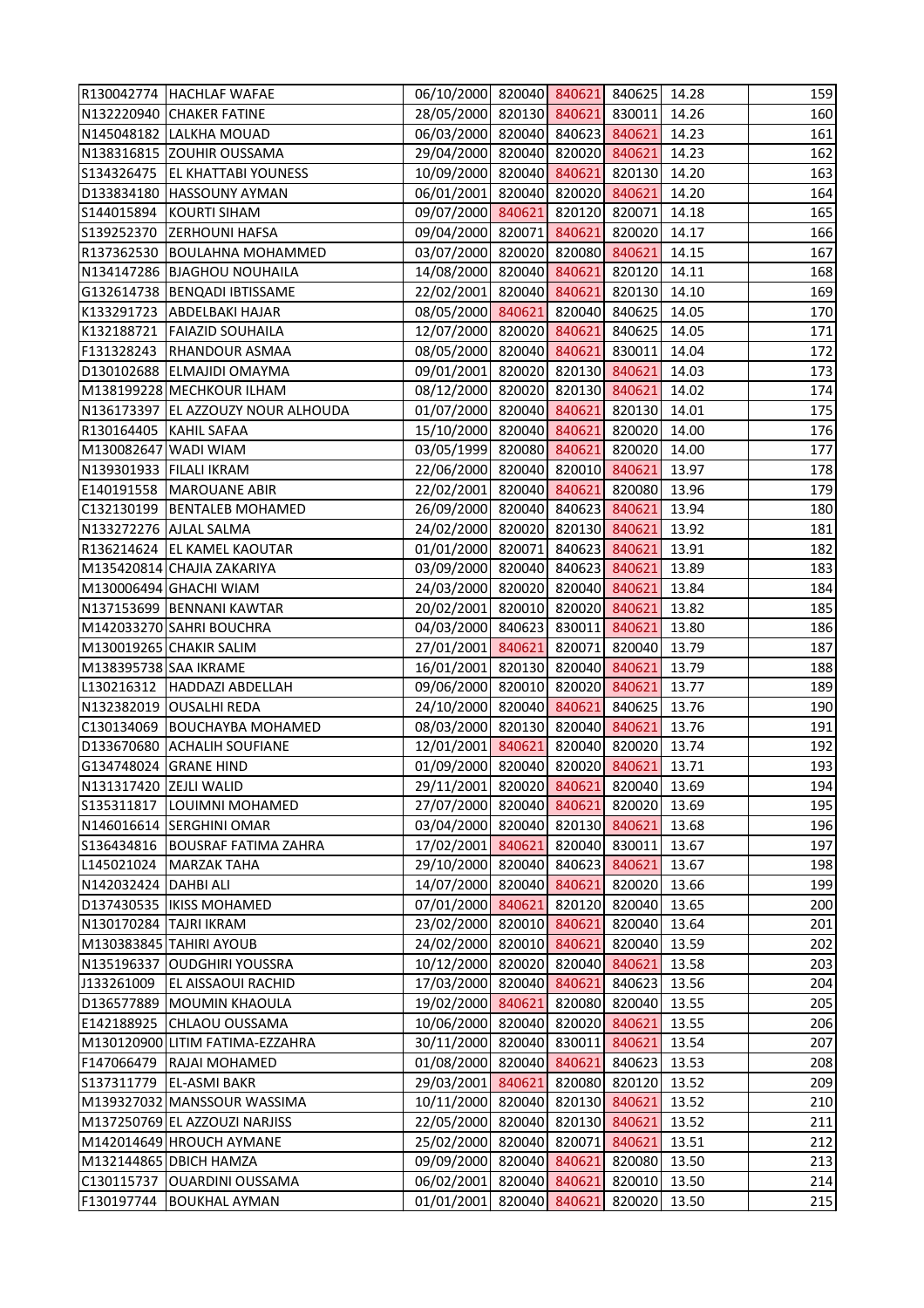|                         | D136636651 HAMI ZAKARIA               | 12/04/2001 820040 840621 830011 13.50 |        |        |              |       | 216 |
|-------------------------|---------------------------------------|---------------------------------------|--------|--------|--------------|-------|-----|
|                         | R149020404 EL MOURTAZAK KAWTAR        | 11/03/2000 820040 840623 840621 13.49 |        |        |              |       | 217 |
|                         | N148032317 CHENFOUR EL MEHDI          | 03/08/2000 820040 840621 840623 13.45 |        |        |              |       | 218 |
|                         | M134479382 OUHABIBA RACHID            | 27/05/1998 820020 820071 840621 13.44 |        |        |              |       | 219 |
|                         | M138425978 EL ASRI ZAKARIA            | 25/02/2000 820040 840621 820130 13.43 |        |        |              |       | 220 |
|                         | J134531725   AMALLAH AYMANE           | 18/04/2000 820040 840621 820130 13.42 |        |        |              |       | 221 |
|                         | N133345073 BENTALEB CHAYMAE           | 18/01/2000 820040 840621 820020 13.40 |        |        |              |       | 222 |
|                         | N146054369 FAKHIR IHSANE              | 28/08/2001 820040 840623 840621 13.39 |        |        |              |       | 223 |
|                         | M132141444 YOUSFI MERYEM              | 15/01/2001 820020 840621 820120 13.32 |        |        |              |       | 224 |
|                         | S130386119 AMRANI WALID               | 01/05/1999 820071 820130 840621 13.32 |        |        |              |       | 225 |
|                         | M130052176 EL HACHIMI ASMAE           | 31/03/2000 840621 820040 830300 13.30 |        |        |              |       | 226 |
|                         | M134535278 BENABID ALYAE              | 27/08/2001 820071 820040 840621 13.29 |        |        |              |       | 227 |
|                         | N138293569 BENZINEB DOHA              | 12/03/2000 820040 820071 840621       |        |        |              | 13.23 | 228 |
|                         | S133045342 BENALI OMAYMA              | 04/11/2000 820040 840621 840625 13.22 |        |        |              |       | 229 |
|                         | R131506529 AMROUCH BRAHIM             | 17/10/1999 820040 840623 840621 13.22 |        |        |              |       | 230 |
|                         | K135341832 RAIOUADI SALMA             | 24/03/2000 840621 840623 820130 13.21 |        |        |              |       | 231 |
| K130021579 HLIMI HIBA   |                                       | 11/08/2000 820020 840621 840625 13.21 |        |        |              |       | 232 |
|                         | E149179031 HMIMSSA KHADIJA            | 26/02/2000 820020 820130 840621       |        |        |              | 13.21 | 233 |
|                         | M131350632 ABOU YOUSSEF FATIMA ZAHRAE | 19/07/2000 820040 840621 840623 13.20 |        |        |              |       | 234 |
|                         | M130314671 EL GARCE MAHA              | 12/01/2001 820040 840621 830300 13.20 |        |        |              |       | 235 |
|                         | M139536986 AIT BAMOH HAMZA            | 31/03/2001 820040 820020 840621 13.20 |        |        |              |       | 236 |
|                         | N132195196 EL-QORAYCHY FATIMA-ZAHRAE  | 04/07/2000 820130 840621 820040 13.19 |        |        |              |       | 237 |
|                         | M131328700 GUENNAOUI MAJDA            | 20/11/2000 840621 820130 840623 13.18 |        |        |              |       | 238 |
|                         | S138311717 GUENNOUNI AMINE            | 02/06/2000 820040 840621 820020 13.18 |        |        |              |       | 239 |
|                         | H134202140 ERRARHOUTE BADR. EDDINE    | 27/10/1999 820040 820010 840621 13.13 |        |        |              |       | 240 |
|                         | F135355899 SAAD MOUAD                 | 27/05/2000 820040 820020 840621 13.12 |        |        |              |       | 241 |
|                         | M133141657 CHANANE YOUSSEF            | 25/01/2001 840623 830011 840621       |        |        |              | 13.11 | 242 |
|                         | D139349607 BOUSSABOUN HAFSA           | 04/01/2000 840621 820120 820020       |        |        |              | 13.10 | 243 |
| R130177359 AKLAF ILIASS |                                       | 19/05/2000 840621 820010 820020 13.08 |        |        |              |       | 244 |
|                         | M135408075 LOUZ NISSRINE              | 17/08/2001 820040 820130 840621 13.08 |        |        |              |       | 245 |
|                         | K146036815 RAHOUI MOUAD               | 19/12/2000 840621 820040 820020 13.05 |        |        |              |       | 246 |
|                         | R130936656 BOUNOUNA AMINE             | 24/06/2000 820040 820020 840621 13.05 |        |        |              |       | 247 |
|                         | M138420854 CHARHBOU JAWAD             | 04/08/2000 820020 840621              |        |        | 820130 13.03 |       | 248 |
|                         | N132191237 EL KHOMSI AYOUB            | 23/03/2000 820040 840621 820020 13.01 |        |        |              |       | 249 |
| J138175947              | <b>EL HAOUARI FAHD</b>                | 01/12/2000 820071 840621              |        |        | 820040       | 13.01 | 250 |
|                         | M120083653 DOMAR ABDELLATIF           | 16/01/2000 820020 820130              |        |        | 840621       | 13.00 | 251 |
| J135429450              | <b>BELCADI YOUSSEF</b>                | 30/04/2000 820010 840621              |        |        | 820071       | 12.99 | 252 |
|                         | S133425258  TOUAREB MOHAMED           | 02/10/2000 820040                     |        | 820020 | 840621       | 12.99 | 253 |
|                         | M148010400 BENAISSI AMINA             | 29/01/2000 840621                     |        | 820040 | 840623       | 12.98 | 254 |
|                         | M130118718 KASSRI ILHAM               | 03/03/2000 840621                     |        | 820020 | 820120       | 12.97 | 255 |
|                         | N132372477 BOUROUIS SAFAA             | 21/12/2000 840621                     |        | 820040 | 840623       | 12.97 | 256 |
|                         | G130575768 AIT TALHIQ IKRAM           | 08/06/2000 840621                     |        | 820040 | 820020       | 12.97 | 257 |
|                         | N130382030 RHANNAM GHITA              | 13/11/2000 820130 840621              |        |        | 820020       | 12.97 | 258 |
|                         | E146066992 OUCHANE HAJAR              | 03/10/2000 840625                     |        | 820040 | 840621       | 12.96 | 259 |
|                         | M132439584 EL HADIOUI AYOUB           | 20/09/2000 830011                     |        | 840623 | 840621       | 12.94 | 260 |
| N144005306 ROTBI DEYAE  |                                       | 16/06/2000 840621                     |        | 820040 | 820120       | 12.93 | 261 |
|                         | R137854021 CHABCHOUB ZINEB            | 08/09/2000 820020 840621              |        |        | 820130       | 12.93 | 262 |
|                         | N146070475 KHARBACHE NAWAR            | 21/09/2000 840621                     |        | 840625 | 830300       | 12.91 | 263 |
| G130444154              | <b>HASNI MOUNCIF</b>                  | 25/12/2000 820040 840621              |        |        | 840625       | 12.91 | 264 |
| E135266076              | <b>ZEFFATE NAJOUA</b>                 | 14/07/2000                            | 840621 | 820020 | 820040       | 12.90 | 265 |
|                         | H130002836 CHERKANI HASSANI GHITA     | 04/02/2001 820040 840621              |        |        | 820130       | 12.88 | 266 |
|                         | D133775866 MOULAY MOHAMED             | 02/01/2001                            | 820040 | 840621 | 820071       | 12.87 | 267 |
|                         | N139245473 SLITINE MOHAMMED           | 13/11/2000 820071 840621              |        |        | 820040       | 12.87 | 268 |
|                         | D135736438 BENRAHHALE IMANE           | 14/09/2000 820040 840621              |        |        | 820130       | 12.86 | 269 |
|                         | M138305695 OUBAIR IKRAM               | 20/06/2000 830011                     |        | 820071 | 840621       | 12.85 | 270 |
|                         | R143122217 EL BADAOUI SOUKAINA        | 24/11/2000 820130 840621              |        |        | 820071       | 12.84 | 271 |
|                         | N140010705 HABOUZA NOUHAYLA           | 03/06/2000 820040                     |        | 840623 | 840621       | 12.84 | 272 |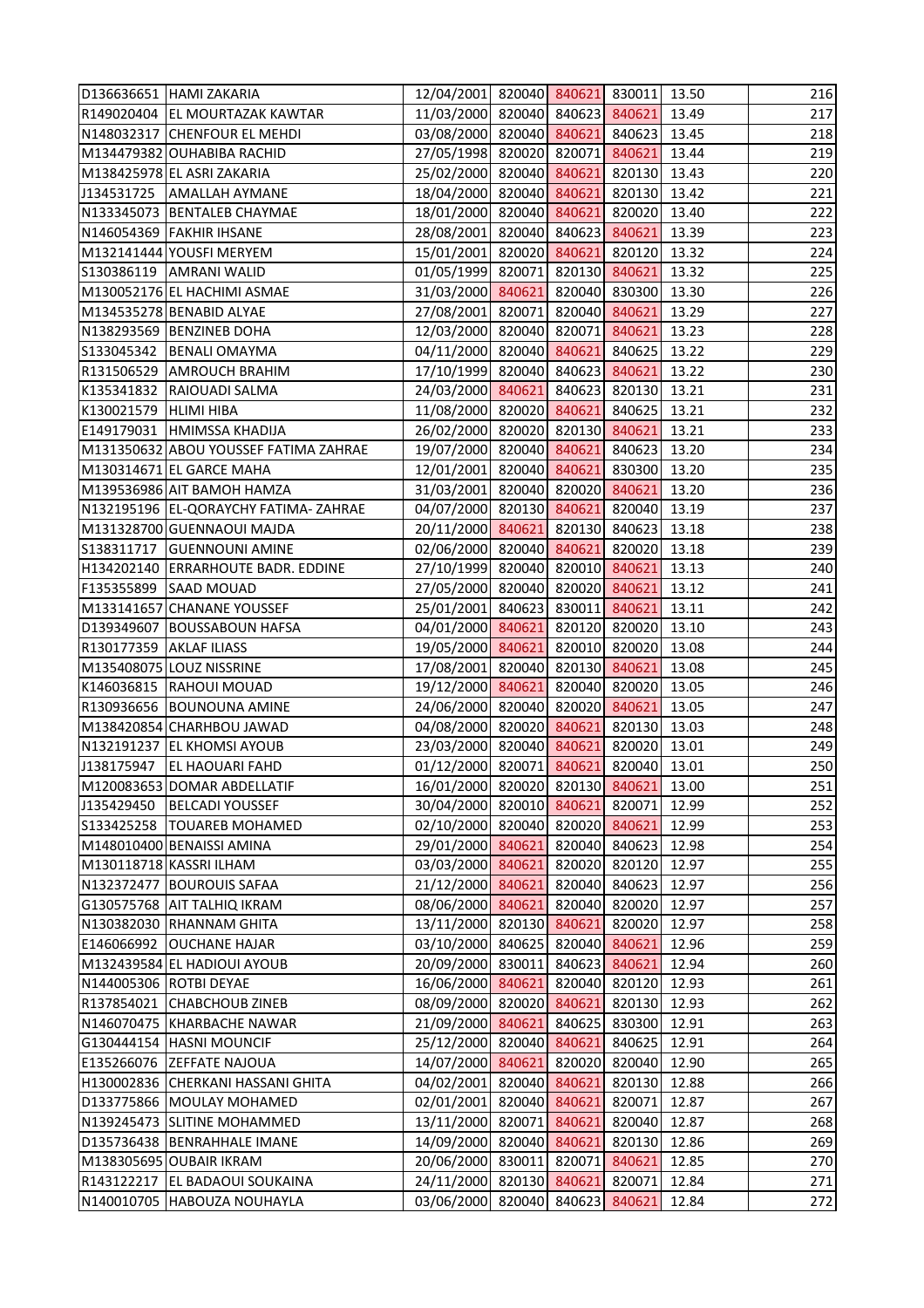|                       | S137418084 KHARDAD ANAS                  | 26/01/2001 840621 820020 820040 12.81 |               |        |       | 273 |
|-----------------------|------------------------------------------|---------------------------------------|---------------|--------|-------|-----|
|                       | F133392349 KHATIB ASMAA                  | 01/06/2000 820040 840621 820020 12.81 |               |        |       | 274 |
|                       | M136227050 SAOUD FADOUA                  | 12/07/1999 820040 820020 840621       |               |        | 12.80 | 275 |
|                       | M137188870 SAMJOUNI ASMAE                | 07/06/2001 840623 830011 840621       |               |        | 12.80 | 276 |
|                       | E137148600 BOUHOUCHE ABIR                | 10/10/2000 840621 820040 820130 12.78 |               |        |       | 277 |
|                       | M139212753 EL OMARI IBTISSAM             | 07/10/2000 840621 820040 820020 12.75 |               |        |       | 278 |
|                       | A133006806 BAKRIM AYOUB                  | 23/05/2000 820040 840621 840623 12.74 |               |        |       | 279 |
|                       | N133350530 JALAL OTMANE                  | 08/02/2001 840621 820020 820010       |               |        | 12.71 | 280 |
|                       | D134051858 BELHOUSSAINE ISMAIL           | 16/09/2000 820040 840621 840623 12.71 |               |        |       | 281 |
|                       | L132213506 HACHIMI HIND                  | 07/07/2000 820020 840621 820130 12.70 |               |        |       | 282 |
|                       | S136078318 BOUAMLAT ZAKARIA              | 16/01/2001 820040 840621 840625 12.70 |               |        |       | 283 |
|                       | M132142320 BOUZID HOUDA                  | 29/03/2000 820040 840621 820130 12.69 |               |        |       | 284 |
| R130198615 JMAR ASSIA |                                          | 26/04/2000 820020 820040 840621       |               |        | 12.69 | 285 |
|                       | N136082455 KABBAJ BRAHIM                 | 26/09/2000 820040 820010 840621       |               |        | 12.69 | 286 |
|                       | D137577714 DRISSI MOHAMED                | 23/08/2000 820080 820040 840621       |               |        | 12.67 | 287 |
|                       | M135357915 GUERMATI FATIMA-ZAHRA         | 12/09/2000 840621 820040 820080 12.65 |               |        |       | 288 |
|                       | N131347375 LAHMAR REHAB                  | 07/07/2000 840621 820020 820071 12.65 |               |        |       | 289 |
|                       | H144003889   BIKCHAUDANE MEHDI           | 11/07/2000 830300 820020 840621       |               |        | 12.65 | 290 |
|                       | N135087052 HRIOUECH MOHAMMED             | 03/11/2000 820010 820130 840621       |               |        | 12.60 | 291 |
|                       | D139609865 AIT OUGRRAM MOHAMED CHARAF ED | 02/07/1999 820040 840621 820130 12.56 |               |        |       | 292 |
| J100069762            | <b>BENKMIL MANAL</b>                     | 09/03/2001 820040 820120 840621       |               |        | 12.56 | 293 |
|                       | M133502885 KABBOUCH ILIAS                | 13/12/2000 840621 820020 820130 12.53 |               |        |       | 294 |
|                       | N135172926 TADLAOUI AYA                  | 24/03/2001 840621 820071 830300       |               |        | 12.53 | 295 |
|                       | N149031460 SFAIRA IMANE                  | 04/08/2000 840621 820071 820130 12.49 |               |        |       | 296 |
|                       | N130353217   BEL.HAJ.MAATI MERYEM        | 11/08/2000 820130 840621 820020 12.48 |               |        |       | 297 |
|                       | L136273265 AQIHAR ANASSE                 | 15/12/2000 820020 820040 840621       |               |        | 12.48 | 298 |
|                       | D138055796 BAIROUK FATIMA ZAHRA          | 08/08/2000 820071 820120 840621       |               |        | 12.46 | 299 |
| K130511807            | <b>BENMOUNY ALI</b>                      | 08/11/2000 820020 820040              |               | 840621 | 12.45 | 300 |
|                       | S137423471   AZIZI CHAYMAE               | 22/09/2001 820040 840621 820020 12.43 |               |        |       | 301 |
| J132175594            | <b>SAHRAOUI AMINE</b>                    | 30/04/2001 820040 840621 840623       |               |        | 12.43 | 302 |
|                       | E142035340   BENDRISS OUSSAMA            | 22/07/1999 820040 840623 840621       |               |        | 12.43 | 303 |
|                       | M135440216 BOUKHMIS GHIZLANE             | 11/06/2000 820040 820020 840621 12.42 |               |        |       | 304 |
|                       | Z184000019   BENSAID HAJAR               | 16/11/1999 820120 820130 840621       |               |        | 12.42 | 305 |
|                       | D136746101 OUBIHI ABDELHAMID             | 18/06/2000 820040 840621 820020 12.39 |               |        |       | 306 |
|                       | N137189484 MESKINE AMINE                 | 07/11/1999 820040 840621              |               | 840625 | 12.38 | 307 |
|                       | B137026676 LAGHRIB KHAOULA               | 22/05/2000 820040 820020              |               | 840621 | 12.38 | 308 |
| J130167273            | <b>SEMLALI RAHHALI SARA</b>              | 16/12/2000 820040 840621              |               | 820120 | 12.37 | 309 |
|                       | N131175512 FARHAT NESSRINE               | 09/06/2000 820010 840621              |               | 820020 | 12.35 | 310 |
| F139107854            | <b>AZAMI OTHMAN</b>                      | 18/07/2000 820020 820040              |               | 840621 | 12.35 | 311 |
| R130015592            | <b>BNIOUKIL SALIM</b>                    | 11/07/2000 820040 840621              |               | 820130 | 12.33 | 312 |
|                       | E138155759 EL MGHARI AMINE               | 21/01/2000 840621                     | 820071        | 830011 | 12.30 | 313 |
|                       | N133350138 FILALI BABA AHMED             | 09/01/2001 840621                     | 820071        | 820010 | 12.28 | 314 |
| S130013244            | <b>AZARKAN RIDA</b>                      | 19/03/2000 820020 840621              |               | 820040 | 12.28 | 315 |
| N146032306 ADIL OMAR  |                                          | 26/06/2000 820040 840621              |               | 820010 | 12.28 | 316 |
| P146088419            | <b>BOUALOUL NAJLAE</b>                   | 05/07/2001                            | 820130 820040 | 840621 | 12.28 | 317 |
|                       | N134146188 ES-SYAGI AMINE                | 27/08/2000 820040 820130              |               | 840621 | 12.21 | 318 |
|                       | S136412471   EL HASSOUNI CHAYMAE         | 26/03/2001 840621                     | 830011        | 820020 | 12.17 | 319 |
|                       | M131150172 MEFTAHI JAMIL                 | 19/02/2000 820040 820130              |               | 840621 | 12.17 | 320 |
|                       | N143015136 DOUICHI OUMAYMA               | 30/06/2000 820040 840621              |               | 820120 | 12.16 | 321 |
|                       | M130215397 JABBAHI KHALIL                | 29/04/2000 820040                     | 840621        | 840623 | 12.15 | 322 |
| S130014751            | <b>AJJOUJ AISSA</b>                      | 01/07/1999 820040 820020              |               | 840621 | 12.15 | 323 |
| R133772616 ZIZ ILYAS  |                                          | 12/04/2000 820040                     | 820010        | 840621 | 12.14 | 324 |
|                       | D134098243 EL OUAAZANY ABDERRAHIM        | 08/08/2000 820040                     | 840621        | 820130 | 12.13 | 325 |
| J136297086            | <b>BELAHNAOUI FATIHA</b>                 | 05/01/1999 820080                     | 840623        | 840621 | 12.11 | 326 |
| N141032390            | <b>EL MAATAOUI HAJAR</b>                 | 28/08/2000 820040                     | 830300        | 840621 | 12.09 | 327 |
| C138121050            | <b>ASSELOU LAHOUSSAINE</b>               | 25/03/2000 840621                     | 820120        | 820040 | 12.08 | 328 |
| S130425248            | LASFAR HIBA                              | 05/06/2000 840621                     | 820040        | 820120 | 12.07 | 329 |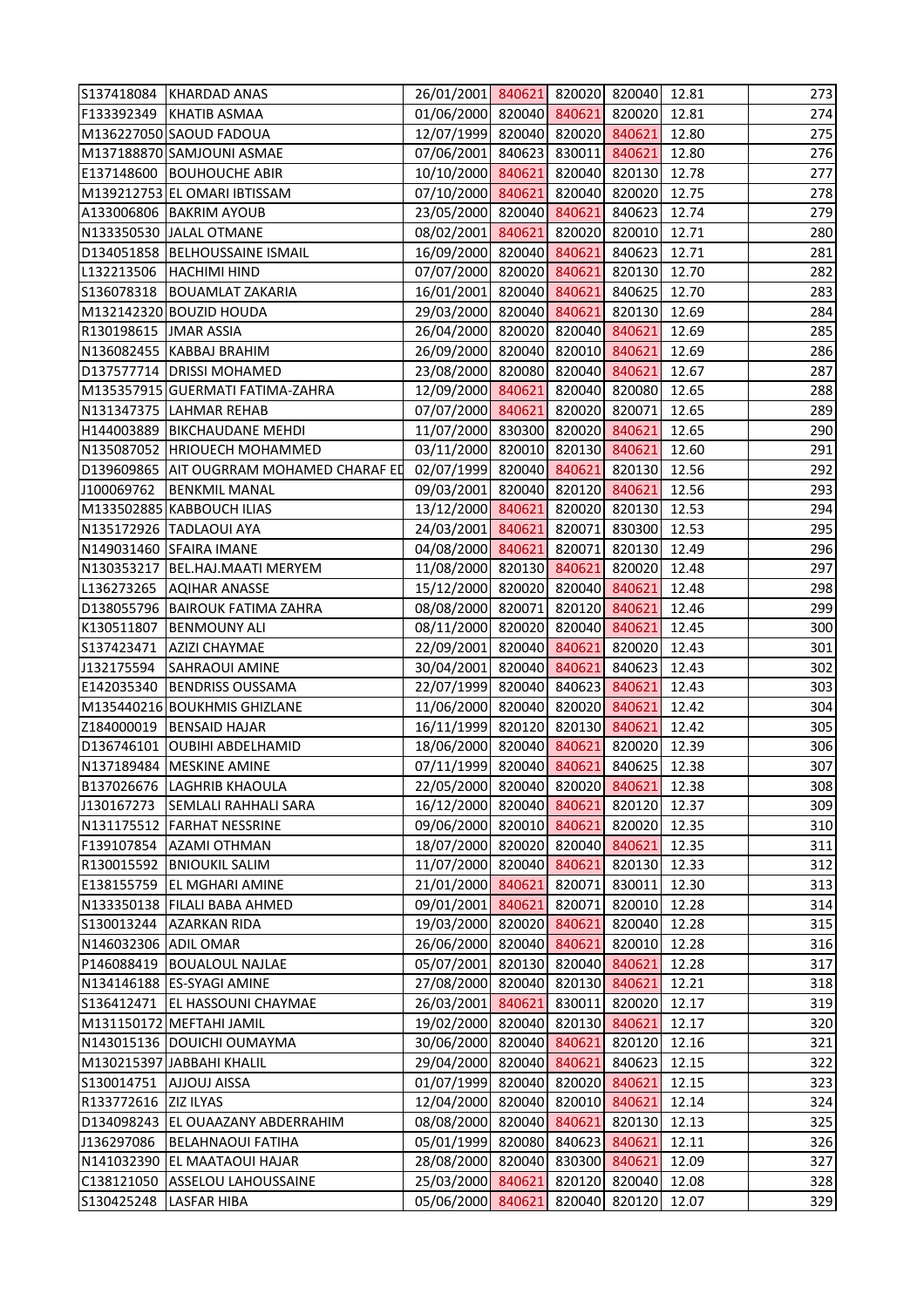| 02/02/2001 820040 840621 820120 12.05<br>D137609091 SALIH-EDDINE ABDELLAH<br>07/12/1999 820020 840621 820071 12.03<br>M132409502 EL KHARROUBI YOUSRA<br>02/09/2000 820040 840621 840623 12.03<br>M136327867 MDARHRI OTHMANE<br>13/10/1999 820130 840621 820040 12.02<br>G134527359 ELARFAOUI YOUNESS<br>R149190005 SAFSAFI HANAA<br>21/06/1999 830011 840621 820040 12.02<br>25/11/1999 820080 820040 840621 12.02<br>G136452675 BENTATA YOUSSEF<br>820130 820010 12.01<br>N130175425 GUEROUAN ILHAM<br>21/10/2000 840621<br>01/10/2000 820040 840621 840625 12.01<br>S134429122 BARHDADI HAMZA<br>14/03/2001 820040 840621 820020 12.00<br>R146009510 ELAIFOURI TARIK<br>14/11/2000 840621 820040 820130 11.99<br>R130075157 ELHABBAZI KAWTAR<br>10/11/2000 820040 840621 820130 11.99<br>P120017879 AZARKAN MOHAMED<br>29/08/2000 820040 840621 840625 11.98<br>D134907619 FATIH SALAH-EDDINE<br>29/04/2000 820010 820080 840621 11.98<br>R139710263 WARDI ZAKARIA<br>18/06/2000 820040 820020 840621 11.96<br>M135319391 SARIH AIMANE<br>14/03/1999 840621 820120 820040 11.95<br>C135119567 ARJAFELLAH OMAR<br>29/05/2000 840621 820040 820130 11.95<br>D138735207 AZAKOUN SOUKAINA<br>18/06/2000 820040 820130 840621<br>R136531328 ABOUINANE NOUHAILA<br>11.95<br>16/09/2000 840621 820020 820040 11.92<br>N133262072 BENCHEIKH AMINA<br>09/02/1999 820040 840621 820020 11.92<br>M135265828 BOUHAMIDI MOHAMED<br>30/12/2001 820010 840621 840625 11.91<br>N133123084 BOUALAM HOUDA<br>05/11/2000 820040 840621 840623 11.89<br>F139107964 HERAGUA MOHAMED<br>15/02/2001 820040 840621<br>820120 11.89<br>N141015131 KARIM AFAF<br>14/10/2000 820071 820040 840621 11.89<br>N130220946 BRHADDA MANAL<br>08/09/1999 820120 840621<br>840623 11.88<br>C133119545  HADDOUCHE MOHAMED<br>29/03/2001 820020 820040 840621 11.88<br>D139349572 DEHHAOUI HIBA<br>13/12/1999 820040 840621 820020 11.87<br>S139028139   BOUKATTASSA MOHAMED KHALIL<br>M130536010 KHEBACHI NOUHAYLA<br>08/12/1999 840621 820071 820120 11.86<br>29/06/2000 820040 820071 840621 11.86<br>D147028035 ASSKAKE MARYAM<br>820120 11.82<br>01/09/2000 820040 840621<br>M136141560 SGHIOURI IDRISSI TARIK<br>12/07/1999 820080 830300 840621 11.82<br>N131173643 BOUGHADI AMINA<br>S134255581 EN-GUADY ANAS<br>11/07/2000 820040 840621 820020 11.80<br>14/09/2000 820020 820040 840621<br>C135122244 AFA FATIMA<br>11.80<br>09/06/2001 840621 820020 820040 11.79<br>N137146365 ZAHIR-EL OUADGHIRI MOHMMED<br>06/06/2000 820040 820020 840621<br>D134708595 AIT MY HACHEM KHADIJA<br>11.79<br>N134171789 ELHANAFI KHALIL<br>02/08/1999 820040 840621 820071<br>11.77<br>09/02/1999 820040 820010 840621<br>11.76<br>A138005423 AMGHAR AZZEDDINE<br>K130324641<br>22/12/2000 820040 840625 840621<br>11.76<br><b>BERREKHIS AKRAM</b><br>14/07/2000 820040 840621<br>11.75<br>D131430533 HOBBAD MOHAMED<br>820071<br>820020<br>M130019210 BECHCHANI SAFAE<br>01/01/2000 840621<br>820080<br>11.72<br>22/07/2000 820040 840621<br>820010 11.72<br><b>BOUTAHRI ABIR</b><br>840623<br>P110134367 CHAQQOUR NADIR<br>18/03/2001 820040 840621<br>11.71<br>D146007162 BOUZDAIGUA AYOUB<br>05/06/1999 820130 840621<br>820080 11.70<br>21/08/2000 820040 840621<br>830011<br>11.67<br>M134287471 ATMANI KHADIJA<br>02/11/1999 840621<br>820130 820040<br>M120074118 BOUTAYEB MAJDA<br>11.63<br><b>AOURAGH AMINE</b><br>27/11/2000 820040 840621<br>820020 11.63<br>09/11/2000 840621<br>820040 820020<br>11.61<br>R141046763 HIMY AZZEDDINE<br>S139323145 KADDOURI SIHAM<br>11/03/2000 820020 820120 840621<br>11.60<br>N137304363  IMEJRANE MOHAMMED<br>30/06/2000 820040<br>840625 840621<br>11.60<br>N139157932 SAIDI KAOUTAR<br>07/04/2001<br>840621<br>820040 820120<br>11.58<br>15/02/2001 840621<br>840623 830011<br>11.58<br>M139318930 EL MANSOURI WISSAL<br>03/07/2001 820040 820020 840621<br>N136155108 EL MGHARI DRISS<br>11.57<br>10/06/2000 840621<br>820130 830011<br>11.56<br>S135027940 RIAH ILYAS<br>S131429288 ZORGANE ZAKARIA<br>28/04/2001 820040 840621<br>820080<br>11.56<br>820020<br>N133264058 BENNANI ZIATNI MOHAMMED<br>15/03/2001 820040<br>840621<br>11.55<br>N134350511 EL HIJAZI OSSAMA<br>27/03/2000 820040<br>840621<br>830300<br>11.54<br>D131383590 MERCHA MARYEM<br>16/02/2000 840621<br>820080<br>840625 11.53 | N136253605 KANZ RIME | 13/07/2000 840625 820130 840621 12.07 |  |  | 330 |
|----------------------------------------------------------------------------------------------------------------------------------------------------------------------------------------------------------------------------------------------------------------------------------------------------------------------------------------------------------------------------------------------------------------------------------------------------------------------------------------------------------------------------------------------------------------------------------------------------------------------------------------------------------------------------------------------------------------------------------------------------------------------------------------------------------------------------------------------------------------------------------------------------------------------------------------------------------------------------------------------------------------------------------------------------------------------------------------------------------------------------------------------------------------------------------------------------------------------------------------------------------------------------------------------------------------------------------------------------------------------------------------------------------------------------------------------------------------------------------------------------------------------------------------------------------------------------------------------------------------------------------------------------------------------------------------------------------------------------------------------------------------------------------------------------------------------------------------------------------------------------------------------------------------------------------------------------------------------------------------------------------------------------------------------------------------------------------------------------------------------------------------------------------------------------------------------------------------------------------------------------------------------------------------------------------------------------------------------------------------------------------------------------------------------------------------------------------------------------------------------------------------------------------------------------------------------------------------------------------------------------------------------------------------------------------------------------------------------------------------------------------------------------------------------------------------------------------------------------------------------------------------------------------------------------------------------------------------------------------------------------------------------------------------------------------------------------------------------------------------------------------------------------------------------------------------------------------------------------------------------------------------------------------------------------------------------------------------------------------------------------------------------------------------------------------------------------------------------------------------------------------------------------------------------------------------------------------------------------------------------------------------------------------------------------------------------------------------------------------------------------------------------------------------------------------------------------------------------------------------------------------------------------------------------------------------------------------------------------------------------------------------------------------------------------------------------------------------------------------------------------------------------------------------------------------------------------------------------------------------------------------------------------------------------------------------------|----------------------|---------------------------------------|--|--|-----|
|                                                                                                                                                                                                                                                                                                                                                                                                                                                                                                                                                                                                                                                                                                                                                                                                                                                                                                                                                                                                                                                                                                                                                                                                                                                                                                                                                                                                                                                                                                                                                                                                                                                                                                                                                                                                                                                                                                                                                                                                                                                                                                                                                                                                                                                                                                                                                                                                                                                                                                                                                                                                                                                                                                                                                                                                                                                                                                                                                                                                                                                                                                                                                                                                                                                                                                                                                                                                                                                                                                                                                                                                                                                                                                                                                                                                                                                                                                                                                                                                                                                                                                                                                                                                                                                                                                                      |                      |                                       |  |  | 331 |
| 333<br>334<br>335<br>336<br>337<br>341<br>342<br>351<br>363<br>364<br>365<br>368<br>370<br>371<br>372<br>375<br>377<br>378<br>380<br>381<br>382<br>383<br>384                                                                                                                                                                                                                                                                                                                                                                                                                                                                                                                                                                                                                                                                                                                                                                                                                                                                                                                                                                                                                                                                                                                                                                                                                                                                                                                                                                                                                                                                                                                                                                                                                                                                                                                                                                                                                                                                                                                                                                                                                                                                                                                                                                                                                                                                                                                                                                                                                                                                                                                                                                                                                                                                                                                                                                                                                                                                                                                                                                                                                                                                                                                                                                                                                                                                                                                                                                                                                                                                                                                                                                                                                                                                                                                                                                                                                                                                                                                                                                                                                                                                                                                                                        |                      |                                       |  |  | 332 |
|                                                                                                                                                                                                                                                                                                                                                                                                                                                                                                                                                                                                                                                                                                                                                                                                                                                                                                                                                                                                                                                                                                                                                                                                                                                                                                                                                                                                                                                                                                                                                                                                                                                                                                                                                                                                                                                                                                                                                                                                                                                                                                                                                                                                                                                                                                                                                                                                                                                                                                                                                                                                                                                                                                                                                                                                                                                                                                                                                                                                                                                                                                                                                                                                                                                                                                                                                                                                                                                                                                                                                                                                                                                                                                                                                                                                                                                                                                                                                                                                                                                                                                                                                                                                                                                                                                                      |                      |                                       |  |  |     |
|                                                                                                                                                                                                                                                                                                                                                                                                                                                                                                                                                                                                                                                                                                                                                                                                                                                                                                                                                                                                                                                                                                                                                                                                                                                                                                                                                                                                                                                                                                                                                                                                                                                                                                                                                                                                                                                                                                                                                                                                                                                                                                                                                                                                                                                                                                                                                                                                                                                                                                                                                                                                                                                                                                                                                                                                                                                                                                                                                                                                                                                                                                                                                                                                                                                                                                                                                                                                                                                                                                                                                                                                                                                                                                                                                                                                                                                                                                                                                                                                                                                                                                                                                                                                                                                                                                                      |                      |                                       |  |  |     |
|                                                                                                                                                                                                                                                                                                                                                                                                                                                                                                                                                                                                                                                                                                                                                                                                                                                                                                                                                                                                                                                                                                                                                                                                                                                                                                                                                                                                                                                                                                                                                                                                                                                                                                                                                                                                                                                                                                                                                                                                                                                                                                                                                                                                                                                                                                                                                                                                                                                                                                                                                                                                                                                                                                                                                                                                                                                                                                                                                                                                                                                                                                                                                                                                                                                                                                                                                                                                                                                                                                                                                                                                                                                                                                                                                                                                                                                                                                                                                                                                                                                                                                                                                                                                                                                                                                                      |                      |                                       |  |  |     |
|                                                                                                                                                                                                                                                                                                                                                                                                                                                                                                                                                                                                                                                                                                                                                                                                                                                                                                                                                                                                                                                                                                                                                                                                                                                                                                                                                                                                                                                                                                                                                                                                                                                                                                                                                                                                                                                                                                                                                                                                                                                                                                                                                                                                                                                                                                                                                                                                                                                                                                                                                                                                                                                                                                                                                                                                                                                                                                                                                                                                                                                                                                                                                                                                                                                                                                                                                                                                                                                                                                                                                                                                                                                                                                                                                                                                                                                                                                                                                                                                                                                                                                                                                                                                                                                                                                                      |                      |                                       |  |  |     |
| 338<br>339<br>340<br>343<br>344<br>345<br>346<br>347<br>348<br>349<br>350<br>352<br>353<br>354<br>355<br>356<br>357<br>358<br>359<br>360<br>361<br>362<br>366<br>367<br>369<br>373<br>374<br>376<br>379<br>385<br>386                                                                                                                                                                                                                                                                                                                                                                                                                                                                                                                                                                                                                                                                                                                                                                                                                                                                                                                                                                                                                                                                                                                                                                                                                                                                                                                                                                                                                                                                                                                                                                                                                                                                                                                                                                                                                                                                                                                                                                                                                                                                                                                                                                                                                                                                                                                                                                                                                                                                                                                                                                                                                                                                                                                                                                                                                                                                                                                                                                                                                                                                                                                                                                                                                                                                                                                                                                                                                                                                                                                                                                                                                                                                                                                                                                                                                                                                                                                                                                                                                                                                                                |                      |                                       |  |  |     |
|                                                                                                                                                                                                                                                                                                                                                                                                                                                                                                                                                                                                                                                                                                                                                                                                                                                                                                                                                                                                                                                                                                                                                                                                                                                                                                                                                                                                                                                                                                                                                                                                                                                                                                                                                                                                                                                                                                                                                                                                                                                                                                                                                                                                                                                                                                                                                                                                                                                                                                                                                                                                                                                                                                                                                                                                                                                                                                                                                                                                                                                                                                                                                                                                                                                                                                                                                                                                                                                                                                                                                                                                                                                                                                                                                                                                                                                                                                                                                                                                                                                                                                                                                                                                                                                                                                                      |                      |                                       |  |  |     |
|                                                                                                                                                                                                                                                                                                                                                                                                                                                                                                                                                                                                                                                                                                                                                                                                                                                                                                                                                                                                                                                                                                                                                                                                                                                                                                                                                                                                                                                                                                                                                                                                                                                                                                                                                                                                                                                                                                                                                                                                                                                                                                                                                                                                                                                                                                                                                                                                                                                                                                                                                                                                                                                                                                                                                                                                                                                                                                                                                                                                                                                                                                                                                                                                                                                                                                                                                                                                                                                                                                                                                                                                                                                                                                                                                                                                                                                                                                                                                                                                                                                                                                                                                                                                                                                                                                                      |                      |                                       |  |  |     |
|                                                                                                                                                                                                                                                                                                                                                                                                                                                                                                                                                                                                                                                                                                                                                                                                                                                                                                                                                                                                                                                                                                                                                                                                                                                                                                                                                                                                                                                                                                                                                                                                                                                                                                                                                                                                                                                                                                                                                                                                                                                                                                                                                                                                                                                                                                                                                                                                                                                                                                                                                                                                                                                                                                                                                                                                                                                                                                                                                                                                                                                                                                                                                                                                                                                                                                                                                                                                                                                                                                                                                                                                                                                                                                                                                                                                                                                                                                                                                                                                                                                                                                                                                                                                                                                                                                                      |                      |                                       |  |  |     |
|                                                                                                                                                                                                                                                                                                                                                                                                                                                                                                                                                                                                                                                                                                                                                                                                                                                                                                                                                                                                                                                                                                                                                                                                                                                                                                                                                                                                                                                                                                                                                                                                                                                                                                                                                                                                                                                                                                                                                                                                                                                                                                                                                                                                                                                                                                                                                                                                                                                                                                                                                                                                                                                                                                                                                                                                                                                                                                                                                                                                                                                                                                                                                                                                                                                                                                                                                                                                                                                                                                                                                                                                                                                                                                                                                                                                                                                                                                                                                                                                                                                                                                                                                                                                                                                                                                                      |                      |                                       |  |  |     |
|                                                                                                                                                                                                                                                                                                                                                                                                                                                                                                                                                                                                                                                                                                                                                                                                                                                                                                                                                                                                                                                                                                                                                                                                                                                                                                                                                                                                                                                                                                                                                                                                                                                                                                                                                                                                                                                                                                                                                                                                                                                                                                                                                                                                                                                                                                                                                                                                                                                                                                                                                                                                                                                                                                                                                                                                                                                                                                                                                                                                                                                                                                                                                                                                                                                                                                                                                                                                                                                                                                                                                                                                                                                                                                                                                                                                                                                                                                                                                                                                                                                                                                                                                                                                                                                                                                                      |                      |                                       |  |  |     |
|                                                                                                                                                                                                                                                                                                                                                                                                                                                                                                                                                                                                                                                                                                                                                                                                                                                                                                                                                                                                                                                                                                                                                                                                                                                                                                                                                                                                                                                                                                                                                                                                                                                                                                                                                                                                                                                                                                                                                                                                                                                                                                                                                                                                                                                                                                                                                                                                                                                                                                                                                                                                                                                                                                                                                                                                                                                                                                                                                                                                                                                                                                                                                                                                                                                                                                                                                                                                                                                                                                                                                                                                                                                                                                                                                                                                                                                                                                                                                                                                                                                                                                                                                                                                                                                                                                                      |                      |                                       |  |  |     |
|                                                                                                                                                                                                                                                                                                                                                                                                                                                                                                                                                                                                                                                                                                                                                                                                                                                                                                                                                                                                                                                                                                                                                                                                                                                                                                                                                                                                                                                                                                                                                                                                                                                                                                                                                                                                                                                                                                                                                                                                                                                                                                                                                                                                                                                                                                                                                                                                                                                                                                                                                                                                                                                                                                                                                                                                                                                                                                                                                                                                                                                                                                                                                                                                                                                                                                                                                                                                                                                                                                                                                                                                                                                                                                                                                                                                                                                                                                                                                                                                                                                                                                                                                                                                                                                                                                                      |                      |                                       |  |  |     |
|                                                                                                                                                                                                                                                                                                                                                                                                                                                                                                                                                                                                                                                                                                                                                                                                                                                                                                                                                                                                                                                                                                                                                                                                                                                                                                                                                                                                                                                                                                                                                                                                                                                                                                                                                                                                                                                                                                                                                                                                                                                                                                                                                                                                                                                                                                                                                                                                                                                                                                                                                                                                                                                                                                                                                                                                                                                                                                                                                                                                                                                                                                                                                                                                                                                                                                                                                                                                                                                                                                                                                                                                                                                                                                                                                                                                                                                                                                                                                                                                                                                                                                                                                                                                                                                                                                                      |                      |                                       |  |  |     |
|                                                                                                                                                                                                                                                                                                                                                                                                                                                                                                                                                                                                                                                                                                                                                                                                                                                                                                                                                                                                                                                                                                                                                                                                                                                                                                                                                                                                                                                                                                                                                                                                                                                                                                                                                                                                                                                                                                                                                                                                                                                                                                                                                                                                                                                                                                                                                                                                                                                                                                                                                                                                                                                                                                                                                                                                                                                                                                                                                                                                                                                                                                                                                                                                                                                                                                                                                                                                                                                                                                                                                                                                                                                                                                                                                                                                                                                                                                                                                                                                                                                                                                                                                                                                                                                                                                                      |                      |                                       |  |  |     |
|                                                                                                                                                                                                                                                                                                                                                                                                                                                                                                                                                                                                                                                                                                                                                                                                                                                                                                                                                                                                                                                                                                                                                                                                                                                                                                                                                                                                                                                                                                                                                                                                                                                                                                                                                                                                                                                                                                                                                                                                                                                                                                                                                                                                                                                                                                                                                                                                                                                                                                                                                                                                                                                                                                                                                                                                                                                                                                                                                                                                                                                                                                                                                                                                                                                                                                                                                                                                                                                                                                                                                                                                                                                                                                                                                                                                                                                                                                                                                                                                                                                                                                                                                                                                                                                                                                                      |                      |                                       |  |  |     |
|                                                                                                                                                                                                                                                                                                                                                                                                                                                                                                                                                                                                                                                                                                                                                                                                                                                                                                                                                                                                                                                                                                                                                                                                                                                                                                                                                                                                                                                                                                                                                                                                                                                                                                                                                                                                                                                                                                                                                                                                                                                                                                                                                                                                                                                                                                                                                                                                                                                                                                                                                                                                                                                                                                                                                                                                                                                                                                                                                                                                                                                                                                                                                                                                                                                                                                                                                                                                                                                                                                                                                                                                                                                                                                                                                                                                                                                                                                                                                                                                                                                                                                                                                                                                                                                                                                                      |                      |                                       |  |  |     |
|                                                                                                                                                                                                                                                                                                                                                                                                                                                                                                                                                                                                                                                                                                                                                                                                                                                                                                                                                                                                                                                                                                                                                                                                                                                                                                                                                                                                                                                                                                                                                                                                                                                                                                                                                                                                                                                                                                                                                                                                                                                                                                                                                                                                                                                                                                                                                                                                                                                                                                                                                                                                                                                                                                                                                                                                                                                                                                                                                                                                                                                                                                                                                                                                                                                                                                                                                                                                                                                                                                                                                                                                                                                                                                                                                                                                                                                                                                                                                                                                                                                                                                                                                                                                                                                                                                                      |                      |                                       |  |  |     |
|                                                                                                                                                                                                                                                                                                                                                                                                                                                                                                                                                                                                                                                                                                                                                                                                                                                                                                                                                                                                                                                                                                                                                                                                                                                                                                                                                                                                                                                                                                                                                                                                                                                                                                                                                                                                                                                                                                                                                                                                                                                                                                                                                                                                                                                                                                                                                                                                                                                                                                                                                                                                                                                                                                                                                                                                                                                                                                                                                                                                                                                                                                                                                                                                                                                                                                                                                                                                                                                                                                                                                                                                                                                                                                                                                                                                                                                                                                                                                                                                                                                                                                                                                                                                                                                                                                                      |                      |                                       |  |  |     |
|                                                                                                                                                                                                                                                                                                                                                                                                                                                                                                                                                                                                                                                                                                                                                                                                                                                                                                                                                                                                                                                                                                                                                                                                                                                                                                                                                                                                                                                                                                                                                                                                                                                                                                                                                                                                                                                                                                                                                                                                                                                                                                                                                                                                                                                                                                                                                                                                                                                                                                                                                                                                                                                                                                                                                                                                                                                                                                                                                                                                                                                                                                                                                                                                                                                                                                                                                                                                                                                                                                                                                                                                                                                                                                                                                                                                                                                                                                                                                                                                                                                                                                                                                                                                                                                                                                                      |                      |                                       |  |  |     |
|                                                                                                                                                                                                                                                                                                                                                                                                                                                                                                                                                                                                                                                                                                                                                                                                                                                                                                                                                                                                                                                                                                                                                                                                                                                                                                                                                                                                                                                                                                                                                                                                                                                                                                                                                                                                                                                                                                                                                                                                                                                                                                                                                                                                                                                                                                                                                                                                                                                                                                                                                                                                                                                                                                                                                                                                                                                                                                                                                                                                                                                                                                                                                                                                                                                                                                                                                                                                                                                                                                                                                                                                                                                                                                                                                                                                                                                                                                                                                                                                                                                                                                                                                                                                                                                                                                                      |                      |                                       |  |  |     |
|                                                                                                                                                                                                                                                                                                                                                                                                                                                                                                                                                                                                                                                                                                                                                                                                                                                                                                                                                                                                                                                                                                                                                                                                                                                                                                                                                                                                                                                                                                                                                                                                                                                                                                                                                                                                                                                                                                                                                                                                                                                                                                                                                                                                                                                                                                                                                                                                                                                                                                                                                                                                                                                                                                                                                                                                                                                                                                                                                                                                                                                                                                                                                                                                                                                                                                                                                                                                                                                                                                                                                                                                                                                                                                                                                                                                                                                                                                                                                                                                                                                                                                                                                                                                                                                                                                                      |                      |                                       |  |  |     |
|                                                                                                                                                                                                                                                                                                                                                                                                                                                                                                                                                                                                                                                                                                                                                                                                                                                                                                                                                                                                                                                                                                                                                                                                                                                                                                                                                                                                                                                                                                                                                                                                                                                                                                                                                                                                                                                                                                                                                                                                                                                                                                                                                                                                                                                                                                                                                                                                                                                                                                                                                                                                                                                                                                                                                                                                                                                                                                                                                                                                                                                                                                                                                                                                                                                                                                                                                                                                                                                                                                                                                                                                                                                                                                                                                                                                                                                                                                                                                                                                                                                                                                                                                                                                                                                                                                                      |                      |                                       |  |  |     |
|                                                                                                                                                                                                                                                                                                                                                                                                                                                                                                                                                                                                                                                                                                                                                                                                                                                                                                                                                                                                                                                                                                                                                                                                                                                                                                                                                                                                                                                                                                                                                                                                                                                                                                                                                                                                                                                                                                                                                                                                                                                                                                                                                                                                                                                                                                                                                                                                                                                                                                                                                                                                                                                                                                                                                                                                                                                                                                                                                                                                                                                                                                                                                                                                                                                                                                                                                                                                                                                                                                                                                                                                                                                                                                                                                                                                                                                                                                                                                                                                                                                                                                                                                                                                                                                                                                                      |                      |                                       |  |  |     |
|                                                                                                                                                                                                                                                                                                                                                                                                                                                                                                                                                                                                                                                                                                                                                                                                                                                                                                                                                                                                                                                                                                                                                                                                                                                                                                                                                                                                                                                                                                                                                                                                                                                                                                                                                                                                                                                                                                                                                                                                                                                                                                                                                                                                                                                                                                                                                                                                                                                                                                                                                                                                                                                                                                                                                                                                                                                                                                                                                                                                                                                                                                                                                                                                                                                                                                                                                                                                                                                                                                                                                                                                                                                                                                                                                                                                                                                                                                                                                                                                                                                                                                                                                                                                                                                                                                                      |                      |                                       |  |  |     |
|                                                                                                                                                                                                                                                                                                                                                                                                                                                                                                                                                                                                                                                                                                                                                                                                                                                                                                                                                                                                                                                                                                                                                                                                                                                                                                                                                                                                                                                                                                                                                                                                                                                                                                                                                                                                                                                                                                                                                                                                                                                                                                                                                                                                                                                                                                                                                                                                                                                                                                                                                                                                                                                                                                                                                                                                                                                                                                                                                                                                                                                                                                                                                                                                                                                                                                                                                                                                                                                                                                                                                                                                                                                                                                                                                                                                                                                                                                                                                                                                                                                                                                                                                                                                                                                                                                                      |                      |                                       |  |  |     |
|                                                                                                                                                                                                                                                                                                                                                                                                                                                                                                                                                                                                                                                                                                                                                                                                                                                                                                                                                                                                                                                                                                                                                                                                                                                                                                                                                                                                                                                                                                                                                                                                                                                                                                                                                                                                                                                                                                                                                                                                                                                                                                                                                                                                                                                                                                                                                                                                                                                                                                                                                                                                                                                                                                                                                                                                                                                                                                                                                                                                                                                                                                                                                                                                                                                                                                                                                                                                                                                                                                                                                                                                                                                                                                                                                                                                                                                                                                                                                                                                                                                                                                                                                                                                                                                                                                                      |                      |                                       |  |  |     |
|                                                                                                                                                                                                                                                                                                                                                                                                                                                                                                                                                                                                                                                                                                                                                                                                                                                                                                                                                                                                                                                                                                                                                                                                                                                                                                                                                                                                                                                                                                                                                                                                                                                                                                                                                                                                                                                                                                                                                                                                                                                                                                                                                                                                                                                                                                                                                                                                                                                                                                                                                                                                                                                                                                                                                                                                                                                                                                                                                                                                                                                                                                                                                                                                                                                                                                                                                                                                                                                                                                                                                                                                                                                                                                                                                                                                                                                                                                                                                                                                                                                                                                                                                                                                                                                                                                                      |                      |                                       |  |  |     |
|                                                                                                                                                                                                                                                                                                                                                                                                                                                                                                                                                                                                                                                                                                                                                                                                                                                                                                                                                                                                                                                                                                                                                                                                                                                                                                                                                                                                                                                                                                                                                                                                                                                                                                                                                                                                                                                                                                                                                                                                                                                                                                                                                                                                                                                                                                                                                                                                                                                                                                                                                                                                                                                                                                                                                                                                                                                                                                                                                                                                                                                                                                                                                                                                                                                                                                                                                                                                                                                                                                                                                                                                                                                                                                                                                                                                                                                                                                                                                                                                                                                                                                                                                                                                                                                                                                                      |                      |                                       |  |  |     |
|                                                                                                                                                                                                                                                                                                                                                                                                                                                                                                                                                                                                                                                                                                                                                                                                                                                                                                                                                                                                                                                                                                                                                                                                                                                                                                                                                                                                                                                                                                                                                                                                                                                                                                                                                                                                                                                                                                                                                                                                                                                                                                                                                                                                                                                                                                                                                                                                                                                                                                                                                                                                                                                                                                                                                                                                                                                                                                                                                                                                                                                                                                                                                                                                                                                                                                                                                                                                                                                                                                                                                                                                                                                                                                                                                                                                                                                                                                                                                                                                                                                                                                                                                                                                                                                                                                                      |                      |                                       |  |  |     |
|                                                                                                                                                                                                                                                                                                                                                                                                                                                                                                                                                                                                                                                                                                                                                                                                                                                                                                                                                                                                                                                                                                                                                                                                                                                                                                                                                                                                                                                                                                                                                                                                                                                                                                                                                                                                                                                                                                                                                                                                                                                                                                                                                                                                                                                                                                                                                                                                                                                                                                                                                                                                                                                                                                                                                                                                                                                                                                                                                                                                                                                                                                                                                                                                                                                                                                                                                                                                                                                                                                                                                                                                                                                                                                                                                                                                                                                                                                                                                                                                                                                                                                                                                                                                                                                                                                                      |                      |                                       |  |  |     |
|                                                                                                                                                                                                                                                                                                                                                                                                                                                                                                                                                                                                                                                                                                                                                                                                                                                                                                                                                                                                                                                                                                                                                                                                                                                                                                                                                                                                                                                                                                                                                                                                                                                                                                                                                                                                                                                                                                                                                                                                                                                                                                                                                                                                                                                                                                                                                                                                                                                                                                                                                                                                                                                                                                                                                                                                                                                                                                                                                                                                                                                                                                                                                                                                                                                                                                                                                                                                                                                                                                                                                                                                                                                                                                                                                                                                                                                                                                                                                                                                                                                                                                                                                                                                                                                                                                                      |                      |                                       |  |  |     |
|                                                                                                                                                                                                                                                                                                                                                                                                                                                                                                                                                                                                                                                                                                                                                                                                                                                                                                                                                                                                                                                                                                                                                                                                                                                                                                                                                                                                                                                                                                                                                                                                                                                                                                                                                                                                                                                                                                                                                                                                                                                                                                                                                                                                                                                                                                                                                                                                                                                                                                                                                                                                                                                                                                                                                                                                                                                                                                                                                                                                                                                                                                                                                                                                                                                                                                                                                                                                                                                                                                                                                                                                                                                                                                                                                                                                                                                                                                                                                                                                                                                                                                                                                                                                                                                                                                                      |                      |                                       |  |  |     |
|                                                                                                                                                                                                                                                                                                                                                                                                                                                                                                                                                                                                                                                                                                                                                                                                                                                                                                                                                                                                                                                                                                                                                                                                                                                                                                                                                                                                                                                                                                                                                                                                                                                                                                                                                                                                                                                                                                                                                                                                                                                                                                                                                                                                                                                                                                                                                                                                                                                                                                                                                                                                                                                                                                                                                                                                                                                                                                                                                                                                                                                                                                                                                                                                                                                                                                                                                                                                                                                                                                                                                                                                                                                                                                                                                                                                                                                                                                                                                                                                                                                                                                                                                                                                                                                                                                                      |                      |                                       |  |  |     |
|                                                                                                                                                                                                                                                                                                                                                                                                                                                                                                                                                                                                                                                                                                                                                                                                                                                                                                                                                                                                                                                                                                                                                                                                                                                                                                                                                                                                                                                                                                                                                                                                                                                                                                                                                                                                                                                                                                                                                                                                                                                                                                                                                                                                                                                                                                                                                                                                                                                                                                                                                                                                                                                                                                                                                                                                                                                                                                                                                                                                                                                                                                                                                                                                                                                                                                                                                                                                                                                                                                                                                                                                                                                                                                                                                                                                                                                                                                                                                                                                                                                                                                                                                                                                                                                                                                                      |                      |                                       |  |  |     |
|                                                                                                                                                                                                                                                                                                                                                                                                                                                                                                                                                                                                                                                                                                                                                                                                                                                                                                                                                                                                                                                                                                                                                                                                                                                                                                                                                                                                                                                                                                                                                                                                                                                                                                                                                                                                                                                                                                                                                                                                                                                                                                                                                                                                                                                                                                                                                                                                                                                                                                                                                                                                                                                                                                                                                                                                                                                                                                                                                                                                                                                                                                                                                                                                                                                                                                                                                                                                                                                                                                                                                                                                                                                                                                                                                                                                                                                                                                                                                                                                                                                                                                                                                                                                                                                                                                                      |                      |                                       |  |  |     |
|                                                                                                                                                                                                                                                                                                                                                                                                                                                                                                                                                                                                                                                                                                                                                                                                                                                                                                                                                                                                                                                                                                                                                                                                                                                                                                                                                                                                                                                                                                                                                                                                                                                                                                                                                                                                                                                                                                                                                                                                                                                                                                                                                                                                                                                                                                                                                                                                                                                                                                                                                                                                                                                                                                                                                                                                                                                                                                                                                                                                                                                                                                                                                                                                                                                                                                                                                                                                                                                                                                                                                                                                                                                                                                                                                                                                                                                                                                                                                                                                                                                                                                                                                                                                                                                                                                                      |                      |                                       |  |  |     |
|                                                                                                                                                                                                                                                                                                                                                                                                                                                                                                                                                                                                                                                                                                                                                                                                                                                                                                                                                                                                                                                                                                                                                                                                                                                                                                                                                                                                                                                                                                                                                                                                                                                                                                                                                                                                                                                                                                                                                                                                                                                                                                                                                                                                                                                                                                                                                                                                                                                                                                                                                                                                                                                                                                                                                                                                                                                                                                                                                                                                                                                                                                                                                                                                                                                                                                                                                                                                                                                                                                                                                                                                                                                                                                                                                                                                                                                                                                                                                                                                                                                                                                                                                                                                                                                                                                                      |                      |                                       |  |  |     |
|                                                                                                                                                                                                                                                                                                                                                                                                                                                                                                                                                                                                                                                                                                                                                                                                                                                                                                                                                                                                                                                                                                                                                                                                                                                                                                                                                                                                                                                                                                                                                                                                                                                                                                                                                                                                                                                                                                                                                                                                                                                                                                                                                                                                                                                                                                                                                                                                                                                                                                                                                                                                                                                                                                                                                                                                                                                                                                                                                                                                                                                                                                                                                                                                                                                                                                                                                                                                                                                                                                                                                                                                                                                                                                                                                                                                                                                                                                                                                                                                                                                                                                                                                                                                                                                                                                                      | J120012434           |                                       |  |  |     |
|                                                                                                                                                                                                                                                                                                                                                                                                                                                                                                                                                                                                                                                                                                                                                                                                                                                                                                                                                                                                                                                                                                                                                                                                                                                                                                                                                                                                                                                                                                                                                                                                                                                                                                                                                                                                                                                                                                                                                                                                                                                                                                                                                                                                                                                                                                                                                                                                                                                                                                                                                                                                                                                                                                                                                                                                                                                                                                                                                                                                                                                                                                                                                                                                                                                                                                                                                                                                                                                                                                                                                                                                                                                                                                                                                                                                                                                                                                                                                                                                                                                                                                                                                                                                                                                                                                                      |                      |                                       |  |  |     |
|                                                                                                                                                                                                                                                                                                                                                                                                                                                                                                                                                                                                                                                                                                                                                                                                                                                                                                                                                                                                                                                                                                                                                                                                                                                                                                                                                                                                                                                                                                                                                                                                                                                                                                                                                                                                                                                                                                                                                                                                                                                                                                                                                                                                                                                                                                                                                                                                                                                                                                                                                                                                                                                                                                                                                                                                                                                                                                                                                                                                                                                                                                                                                                                                                                                                                                                                                                                                                                                                                                                                                                                                                                                                                                                                                                                                                                                                                                                                                                                                                                                                                                                                                                                                                                                                                                                      |                      |                                       |  |  |     |
|                                                                                                                                                                                                                                                                                                                                                                                                                                                                                                                                                                                                                                                                                                                                                                                                                                                                                                                                                                                                                                                                                                                                                                                                                                                                                                                                                                                                                                                                                                                                                                                                                                                                                                                                                                                                                                                                                                                                                                                                                                                                                                                                                                                                                                                                                                                                                                                                                                                                                                                                                                                                                                                                                                                                                                                                                                                                                                                                                                                                                                                                                                                                                                                                                                                                                                                                                                                                                                                                                                                                                                                                                                                                                                                                                                                                                                                                                                                                                                                                                                                                                                                                                                                                                                                                                                                      |                      |                                       |  |  |     |
|                                                                                                                                                                                                                                                                                                                                                                                                                                                                                                                                                                                                                                                                                                                                                                                                                                                                                                                                                                                                                                                                                                                                                                                                                                                                                                                                                                                                                                                                                                                                                                                                                                                                                                                                                                                                                                                                                                                                                                                                                                                                                                                                                                                                                                                                                                                                                                                                                                                                                                                                                                                                                                                                                                                                                                                                                                                                                                                                                                                                                                                                                                                                                                                                                                                                                                                                                                                                                                                                                                                                                                                                                                                                                                                                                                                                                                                                                                                                                                                                                                                                                                                                                                                                                                                                                                                      |                      |                                       |  |  |     |
|                                                                                                                                                                                                                                                                                                                                                                                                                                                                                                                                                                                                                                                                                                                                                                                                                                                                                                                                                                                                                                                                                                                                                                                                                                                                                                                                                                                                                                                                                                                                                                                                                                                                                                                                                                                                                                                                                                                                                                                                                                                                                                                                                                                                                                                                                                                                                                                                                                                                                                                                                                                                                                                                                                                                                                                                                                                                                                                                                                                                                                                                                                                                                                                                                                                                                                                                                                                                                                                                                                                                                                                                                                                                                                                                                                                                                                                                                                                                                                                                                                                                                                                                                                                                                                                                                                                      | K135494547           |                                       |  |  |     |
|                                                                                                                                                                                                                                                                                                                                                                                                                                                                                                                                                                                                                                                                                                                                                                                                                                                                                                                                                                                                                                                                                                                                                                                                                                                                                                                                                                                                                                                                                                                                                                                                                                                                                                                                                                                                                                                                                                                                                                                                                                                                                                                                                                                                                                                                                                                                                                                                                                                                                                                                                                                                                                                                                                                                                                                                                                                                                                                                                                                                                                                                                                                                                                                                                                                                                                                                                                                                                                                                                                                                                                                                                                                                                                                                                                                                                                                                                                                                                                                                                                                                                                                                                                                                                                                                                                                      |                      |                                       |  |  |     |
|                                                                                                                                                                                                                                                                                                                                                                                                                                                                                                                                                                                                                                                                                                                                                                                                                                                                                                                                                                                                                                                                                                                                                                                                                                                                                                                                                                                                                                                                                                                                                                                                                                                                                                                                                                                                                                                                                                                                                                                                                                                                                                                                                                                                                                                                                                                                                                                                                                                                                                                                                                                                                                                                                                                                                                                                                                                                                                                                                                                                                                                                                                                                                                                                                                                                                                                                                                                                                                                                                                                                                                                                                                                                                                                                                                                                                                                                                                                                                                                                                                                                                                                                                                                                                                                                                                                      |                      |                                       |  |  |     |
|                                                                                                                                                                                                                                                                                                                                                                                                                                                                                                                                                                                                                                                                                                                                                                                                                                                                                                                                                                                                                                                                                                                                                                                                                                                                                                                                                                                                                                                                                                                                                                                                                                                                                                                                                                                                                                                                                                                                                                                                                                                                                                                                                                                                                                                                                                                                                                                                                                                                                                                                                                                                                                                                                                                                                                                                                                                                                                                                                                                                                                                                                                                                                                                                                                                                                                                                                                                                                                                                                                                                                                                                                                                                                                                                                                                                                                                                                                                                                                                                                                                                                                                                                                                                                                                                                                                      |                      |                                       |  |  |     |
|                                                                                                                                                                                                                                                                                                                                                                                                                                                                                                                                                                                                                                                                                                                                                                                                                                                                                                                                                                                                                                                                                                                                                                                                                                                                                                                                                                                                                                                                                                                                                                                                                                                                                                                                                                                                                                                                                                                                                                                                                                                                                                                                                                                                                                                                                                                                                                                                                                                                                                                                                                                                                                                                                                                                                                                                                                                                                                                                                                                                                                                                                                                                                                                                                                                                                                                                                                                                                                                                                                                                                                                                                                                                                                                                                                                                                                                                                                                                                                                                                                                                                                                                                                                                                                                                                                                      |                      |                                       |  |  |     |
|                                                                                                                                                                                                                                                                                                                                                                                                                                                                                                                                                                                                                                                                                                                                                                                                                                                                                                                                                                                                                                                                                                                                                                                                                                                                                                                                                                                                                                                                                                                                                                                                                                                                                                                                                                                                                                                                                                                                                                                                                                                                                                                                                                                                                                                                                                                                                                                                                                                                                                                                                                                                                                                                                                                                                                                                                                                                                                                                                                                                                                                                                                                                                                                                                                                                                                                                                                                                                                                                                                                                                                                                                                                                                                                                                                                                                                                                                                                                                                                                                                                                                                                                                                                                                                                                                                                      |                      |                                       |  |  |     |
|                                                                                                                                                                                                                                                                                                                                                                                                                                                                                                                                                                                                                                                                                                                                                                                                                                                                                                                                                                                                                                                                                                                                                                                                                                                                                                                                                                                                                                                                                                                                                                                                                                                                                                                                                                                                                                                                                                                                                                                                                                                                                                                                                                                                                                                                                                                                                                                                                                                                                                                                                                                                                                                                                                                                                                                                                                                                                                                                                                                                                                                                                                                                                                                                                                                                                                                                                                                                                                                                                                                                                                                                                                                                                                                                                                                                                                                                                                                                                                                                                                                                                                                                                                                                                                                                                                                      |                      |                                       |  |  |     |
|                                                                                                                                                                                                                                                                                                                                                                                                                                                                                                                                                                                                                                                                                                                                                                                                                                                                                                                                                                                                                                                                                                                                                                                                                                                                                                                                                                                                                                                                                                                                                                                                                                                                                                                                                                                                                                                                                                                                                                                                                                                                                                                                                                                                                                                                                                                                                                                                                                                                                                                                                                                                                                                                                                                                                                                                                                                                                                                                                                                                                                                                                                                                                                                                                                                                                                                                                                                                                                                                                                                                                                                                                                                                                                                                                                                                                                                                                                                                                                                                                                                                                                                                                                                                                                                                                                                      |                      |                                       |  |  |     |
|                                                                                                                                                                                                                                                                                                                                                                                                                                                                                                                                                                                                                                                                                                                                                                                                                                                                                                                                                                                                                                                                                                                                                                                                                                                                                                                                                                                                                                                                                                                                                                                                                                                                                                                                                                                                                                                                                                                                                                                                                                                                                                                                                                                                                                                                                                                                                                                                                                                                                                                                                                                                                                                                                                                                                                                                                                                                                                                                                                                                                                                                                                                                                                                                                                                                                                                                                                                                                                                                                                                                                                                                                                                                                                                                                                                                                                                                                                                                                                                                                                                                                                                                                                                                                                                                                                                      |                      |                                       |  |  |     |
|                                                                                                                                                                                                                                                                                                                                                                                                                                                                                                                                                                                                                                                                                                                                                                                                                                                                                                                                                                                                                                                                                                                                                                                                                                                                                                                                                                                                                                                                                                                                                                                                                                                                                                                                                                                                                                                                                                                                                                                                                                                                                                                                                                                                                                                                                                                                                                                                                                                                                                                                                                                                                                                                                                                                                                                                                                                                                                                                                                                                                                                                                                                                                                                                                                                                                                                                                                                                                                                                                                                                                                                                                                                                                                                                                                                                                                                                                                                                                                                                                                                                                                                                                                                                                                                                                                                      |                      |                                       |  |  |     |
|                                                                                                                                                                                                                                                                                                                                                                                                                                                                                                                                                                                                                                                                                                                                                                                                                                                                                                                                                                                                                                                                                                                                                                                                                                                                                                                                                                                                                                                                                                                                                                                                                                                                                                                                                                                                                                                                                                                                                                                                                                                                                                                                                                                                                                                                                                                                                                                                                                                                                                                                                                                                                                                                                                                                                                                                                                                                                                                                                                                                                                                                                                                                                                                                                                                                                                                                                                                                                                                                                                                                                                                                                                                                                                                                                                                                                                                                                                                                                                                                                                                                                                                                                                                                                                                                                                                      |                      |                                       |  |  |     |
|                                                                                                                                                                                                                                                                                                                                                                                                                                                                                                                                                                                                                                                                                                                                                                                                                                                                                                                                                                                                                                                                                                                                                                                                                                                                                                                                                                                                                                                                                                                                                                                                                                                                                                                                                                                                                                                                                                                                                                                                                                                                                                                                                                                                                                                                                                                                                                                                                                                                                                                                                                                                                                                                                                                                                                                                                                                                                                                                                                                                                                                                                                                                                                                                                                                                                                                                                                                                                                                                                                                                                                                                                                                                                                                                                                                                                                                                                                                                                                                                                                                                                                                                                                                                                                                                                                                      |                      |                                       |  |  |     |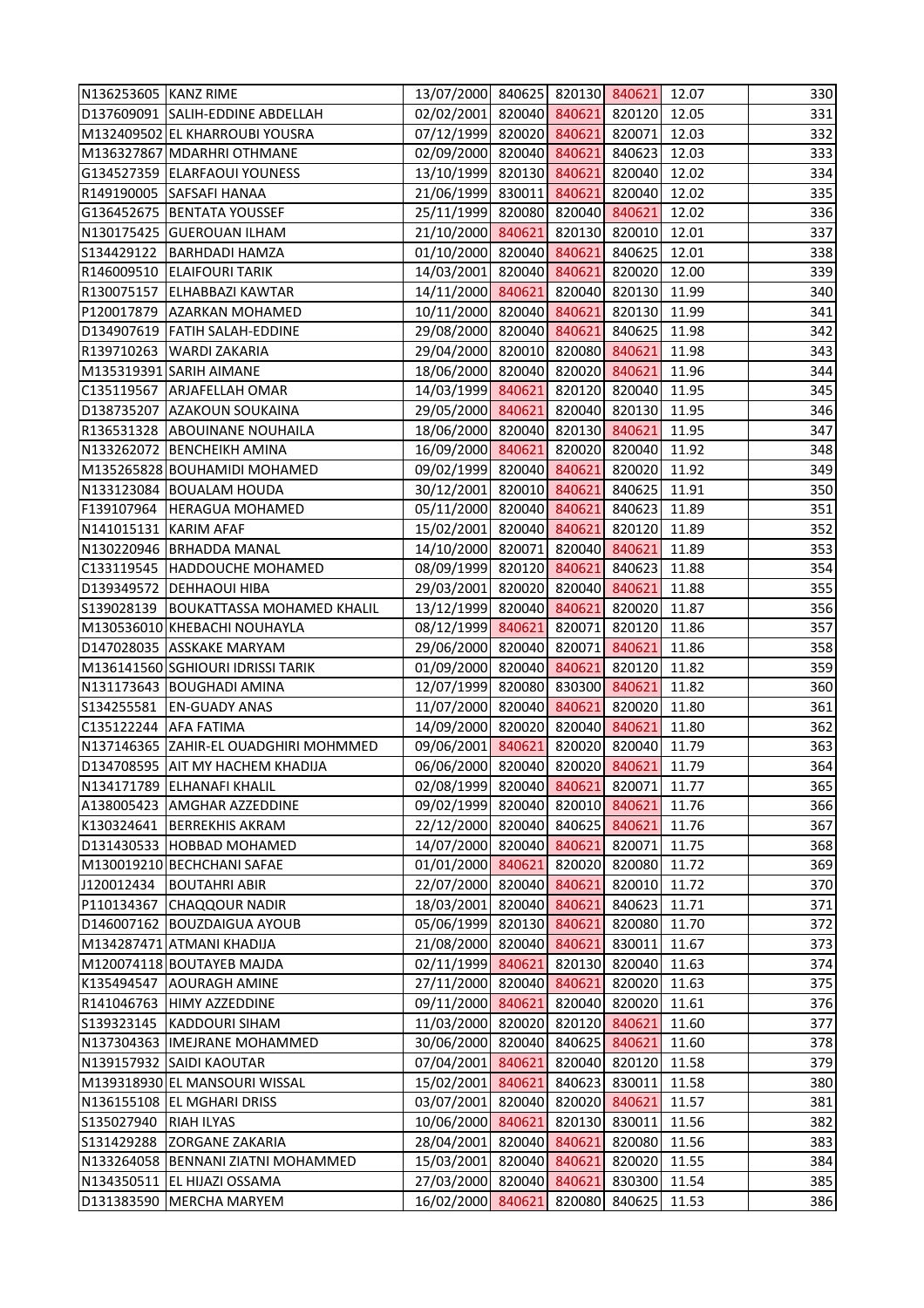|                               | R146023806 HADDAD NOUREDDINE        | 28/08/2000 820020 820040 840621 11.53  |        |                     |                | 387        |
|-------------------------------|-------------------------------------|----------------------------------------|--------|---------------------|----------------|------------|
|                               | N137304960 SEKHSOUKHI MEHDI         | 10/01/2001 820040 840623 840621 11.53  |        |                     |                | 388        |
|                               | H130039131 RAHHAOUI MOUAD           | 09/08/2000 820040 840621 820130 11.52  |        |                     |                | 389        |
|                               | F135256890   NIGROU FATNA           | 14/07/2000 820071 820120 840621        |        |                     | 11.49          | 390        |
|                               | N132200044 ELALLALI CHAIMAE         | 01/07/1999 820020 840621 820120 11.48  |        |                     |                | 391        |
|                               | R130528669 JJAOUHAR RADOUA          | 06/10/1999 820080 840625 840621        |        |                     | 11.48          | 392        |
|                               | M131157238 LQADI MARYEM             | 18/11/1999 820040 820020 840621 11.47  |        |                     |                | 393        |
|                               | D138163092 BOUHOUCH RACHID          | 14/05/2000 820040 840621               |        | 820080              | 11.45          | 394        |
|                               | M133289432 CHEMLAL OUMAIMA          | 02/08/2000 820130 840621               |        | 820040 11.44        |                | 395        |
| <b>D139609730 AJKIOU SAID</b> |                                     | 01/09/1999 820040 840621 820020 11.41  |        |                     |                | 396        |
|                               | P110072196 SBAI CHAIMAE             | 14/04/2000 820040 840621 820020 11.41  |        |                     |                | 397        |
|                               | N136191725  EL HEDDARI AYOUB        | 19/09/1999 840625 840621 820040 11.39  |        |                     |                | 398        |
|                               | E140191499   KCHIKECH LAMIAE        | 05/04/2001 840621                      |        | 820040 820130 11.38 |                | 399        |
|                               | R134883535 CHHAIBI RIHAB            | 12/01/2000 840621 820130 820040 11.37  |        |                     |                | 400        |
|                               | D136347407 EZOUINE ABDELMOGHIT      | 26/07/2000 820040 840621 840623 11.37  |        |                     |                | 401        |
|                               | D138166019 AMZIL BRAHIM             | 22/11/1999 820040 840621 820020 11.35  |        |                     |                | 402        |
|                               | H130010914 TALHAOUI HASSAN          | 10/06/2000 820040 840621 820130 11.33  |        |                     |                | 403        |
|                               | D133402436 HACHAMI SOUAD            | 21/07/2000 840621                      |        | 820071 820130 11.31 |                | 404        |
|                               | K137471522 BAHHAR ZAKARIYA          | 17/06/2000 820020 840621 820130 11.30  |        |                     |                | 405        |
|                               | R139878861 CHAMAKH ZAKARIA          | 13/02/2000 820040 840621 820020 11.29  |        |                     |                | 406        |
|                               | N130185830 TAZARNI DOUAA            | 07/07/1999 820040 840621 840623 11.28  |        |                     |                | 407        |
|                               | E136203260 BENJALLOUL MOUNTASSIR    | 08/12/1999 820040 820071 840621        |        |                     | 11.24          | 408        |
| P136382317                    | <b>EL HAJJI YASMINE</b>             | 26/08/2000 840621                      |        | 820071 820040 11.23 |                | 409        |
|                               | N139087040 EL RHIOUANE FATIMA ZAHRA | 16/02/2001 840621 820040 820020 11.22  |        |                     |                | 410        |
|                               | L139186952 KIRROU HAMZA             | 10/04/1999 820020 840621 830011 11.22  |        |                     |                | 411        |
| M131279565 BAJJA NABYL        |                                     | 03/10/2000 820020 840621 830011 11.22  |        |                     |                | 412        |
|                               | R134697323 ERRDID HAMZA             | 25/03/2001 820080 840625 840621        |        |                     | 11.22          | 413        |
|                               | M131350541 EL MELOUANI ABDERRAFIA   | 24/11/1999 820130 820040 840621        |        |                     | 11.22          | 414        |
|                               | G138779951 HOUAS SAFAA              | 22/03/2001 840625 820040 840621        |        |                     | 11.20          | 415        |
|                               | F132168028 DAKIR ISMAHANE           | 10/01/2000 840621                      |        | 820071 820120 11.19 |                | 416        |
|                               | J131205686 EL KAABI DOUNIA          | 03/01/1998 820040 820020 840621 11.19  |        |                     |                | 417        |
|                               | S131255688 SABOUR ABDELKAHHAR       | 04/05/2001 820040 840621 840625 11.18  |        |                     |                | 418        |
|                               | P110126368 KHALAKHI SALAH-EDDINE    | 24/04/2000 820020 840621               |        | 820130 11.16        |                | 419        |
|                               | M133183331 TAMZAITI HAMZA           | 25/04/1999 820040 840621 820020 11.15  |        |                     |                | 420        |
|                               | R134670436 OULMALME CHAIMAA         | 12/09/2000 840621                      |        | 820040 820020 11.14 |                | 421        |
|                               | M130078763 LAMRANI INES             | 02/02/2000 820040 840623               |        | 840621              | 11.13          | 422        |
|                               | D147026662 HBALA SALMA              | 08/03/2000 820040 840621               |        | 820130 11.08        |                | 423        |
|                               | K130022189 EL BOUBEKRI YAHYA        | 15/10/2000 820120 840625 840621        |        |                     | 11.08          | 424        |
|                               | N131196512 EN NYARY NEZARE          | 08/08/2000 840621                      |        | 820040 820010 11.07 |                | 425        |
|                               | S140045306 DAHDOUH AYOUB            | 15/08/1999 820040 840621               |        | 820080              | 11.07          | 426        |
|                               | F149002245 JEMAAOUI HOUSSAM         | 28/05/2000 820040 840621               |        | 820080 11.07        |                | 427        |
|                               | M138225749 OUASSOU BOUTAINA         | 25/08/2000 820040 820130 840621        |        |                     | 11.07          | 428        |
|                               | N138305446 EL ALAMI NAJOUA          | 29/02/2000 840621                      |        | 820040 820120 11.06 |                | 429        |
| J130034288                    | <b>BHIRI NADIA</b>                  | 17/10/2000 820130 840621               |        | 820040 11.06        |                | 430        |
| S130027232                    | JEBLI SAFAE                         | 28/01/2000 820020 820071               |        | 840621              | 11.06          | 431        |
|                               | N135195356 BERRAHMO IMANE           | 28/09/2000 840621                      |        | 830300 840625       | 11.04          | 432        |
|                               | D135456753 ARGRAGUE ABDERRAHIM      | 23/07/1998 820120 840621               |        | 840623              | 11.03          | 433        |
| D134784814 ABOUALI ALI        |                                     | 20/03/2000 820040 840621               |        | 820020 11.02        |                | 434        |
| H130315390 KISSI ZAINEB       |                                     | 31/05/2000 820071                      |        | 820130 840621       | 11.02          | 435        |
| S132035571                    | <b>SEKKAH OMAYMA</b>                | 18/03/2000 840621                      |        | 820040 820071       | 11.00          | 436        |
|                               | H130027435 TOUIYATE ADNANE          | 16/08/2000 820040 820080 840621        |        |                     | 11.00          | 437        |
|                               | S138373960 EL-KHATERE YOUNESSE      | 22/07/2000 840621                      |        | 820040 820071       | 10.96          | 438        |
|                               | M134382547 MAAZOUZE SALMA           | 13/07/2000 820040                      | 840621 | 820020              | 10.96          | 439        |
| K136471015 YAFI ILYASSE       | <b>BETACH ACHRAF</b>                | 16/03/2001 840621                      | 840623 | 820040 830011       | 10.95          | 440<br>441 |
| N138316953<br>E141179220      | <b>BELFATHI ANAS</b>                | 07/09/1999 820040                      | 840621 | 840621<br>820130    | 10.95<br>10.94 | 442        |
| H132345247                    | <b>KADI YOUNES</b>                  | 13/12/2000 820040<br>27/12/2000 820040 | 840621 | 820071              | 10.94          | 443        |
|                               |                                     |                                        |        |                     |                |            |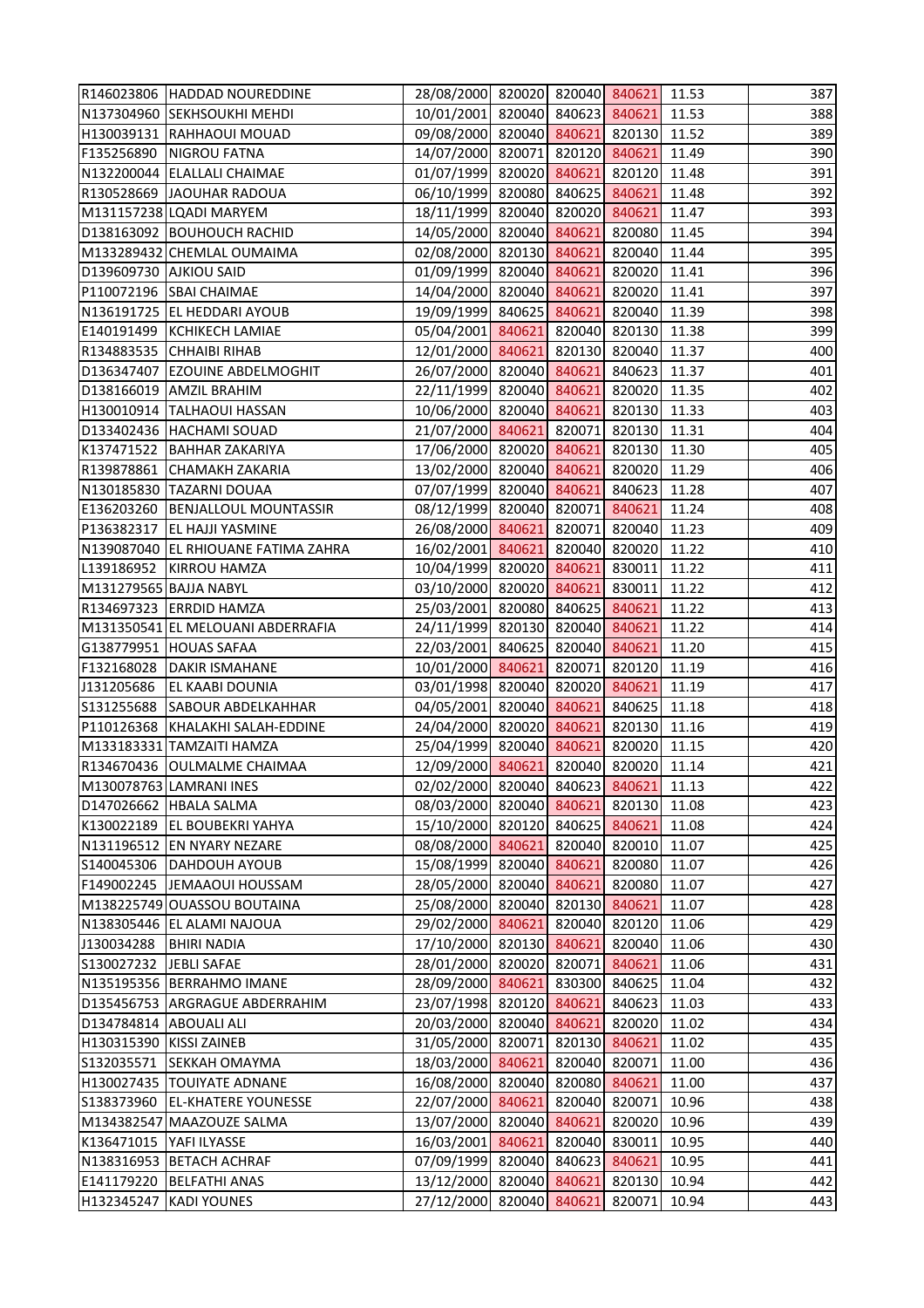|                         | M130078790 AGHDOUZ YOUNES            | 30/05/2000 820040 820080 840621 10.94 |        |               |       | 444 |
|-------------------------|--------------------------------------|---------------------------------------|--------|---------------|-------|-----|
| J130030059              | <b>BEN ABDALLAH ASSMA</b>            | 14/04/2000 840621 820120 830300 10.93 |        |               |       | 445 |
| N139292349 MAZOZ REDA   |                                      | 20/10/2000 820040 840621 840623       |        |               | 10.93 | 446 |
| J148065566              | <b>RTIT SIHAM</b>                    | 15/04/1999 820040 840621 820071 10.91 |        |               |       | 447 |
|                         | E137197652 HAGOUCH NABILA            | 31/03/2000 820040 840621 820080 10.91 |        |               |       | 448 |
|                         | D137180863 MOUMOU NAJIB              | 27/08/1999 820040 840621 820071 10.90 |        |               |       | 449 |
|                         | N140042135 KARTITE OMAR              | 01/07/2000 820040 840625 840621 10.90 |        |               |       | 450 |
|                         | E137241516 BAYA YOUSSEF              | 24/02/1999 820040 840621 820020 10.88 |        |               |       | 451 |
|                         | N148010892 SQUALLI HOUSSAINI YASSINE | 30/06/2000 840621 820120 820130 10.83 |        |               |       | 452 |
|                         | G138379774 SARHRAOUI KHAOULA         | 20/01/2000 840621 820040 820020 10.82 |        |               |       | 453 |
|                         | Z183204520 EL AICHAOUI NAHLA         | 01/08/1994 820040 840623 840621       |        |               | 10.81 | 454 |
|                         | R131571873 HABIBI NOUHAILA           | 18/05/2001 820020 840621 820120 10.80 |        |               |       | 455 |
| E137190834              | <b>SALHYA FOUAD</b>                  | 20/07/2000 820020 840621 820080       |        |               | 10.79 | 456 |
|                         | R130108337 BAHAFID REDA              | 18/02/2001 820040 840621 820020 10.79 |        |               |       | 457 |
|                         | M135308001 FATMI OUMAYMA             | 08/07/1999 840621 840625 820120 10.77 |        |               |       | 458 |
|                         | R139218019 BOUDAD OUSSAMA            | 20/03/2000 820040 830011 840621       |        |               | 10.76 | 459 |
|                         | M130023038 EL-ABIDI SOUKAYNA         | 04/03/2000 820040 820080 840621       |        |               | 10.74 | 460 |
|                         | D134746144 QATANI MAROUANE           | 06/04/1999 820040 840621 820071       |        |               | 10.73 | 461 |
|                         | M137266253 ZEROUAL HAMZA             | 13/01/1999 840621 840625 820080 10.71 |        |               |       | 462 |
|                         | D135878353 MOUMMAD OUSSAMA           | 13/12/2000 820020 820040 840621       |        |               | 10.71 | 463 |
|                         | D130775862 BOUMAZOUGH MORAD          | 04/07/2000 830011 820020 840621       |        |               | 10.71 | 464 |
| L138210581              | <b>EL-OUALY ABDELMAJID</b>           | 17/07/2000 820040 820020 840621       |        |               | 10.69 | 465 |
|                         | N131373873 MOUMNI KAOUTAR            | 10/12/2000 840625 820020 840621       |        |               | 10.67 | 466 |
|                         | N136197887 LOULIDI ABDELALI          | 15/11/2000 840621 820010 820020 10.63 |        |               |       | 467 |
| Z173000005              | LASSOULI YAHYA                       | 06/12/1992 820040 840621 820020       |        |               | 10.63 | 468 |
| J138467311              | KHALIL HOUDA                         | 14/05/2000 820040 840621 820120 10.62 |        |               |       | 469 |
| L132141488              | <b>CHARIF MOUAD</b>                  | 17/10/2000 820040 840623 840621       |        |               | 10.62 | 470 |
| R135657647              | <b>B NADAD ZIAD</b>                  | 27/03/1999 820040 840623 840621       |        |               | 10.61 | 471 |
| Z183204777              | <b>EL BANAJI HICHAM</b>              | 06/03/1999 820020 820040 840621       |        |               | 10.60 | 472 |
|                         | M136512047 HAMDAOUI WISSAL           | 14/01/2000 840621 830011 820020 10.58 |        |               |       | 473 |
|                         | M130115432 OULD CHIBANI ABDESSETTAR  | 07/08/2000 820130 820040 840621 10.58 |        |               |       | 474 |
|                         | D132707735 SYBOUS ASMA               | 19/10/2000 820040 840621 830011 10.57 |        |               |       | 475 |
|                         | P133541024   MAZOUZ YASSER           | 15/08/1999 820040 840621              |        | 820130 10.56  |       | 476 |
|                         | G120010596 BAZ FATIMA EZZAHRAE       | 01/07/1999 820080 840621 820120 10.54 |        |               |       | 477 |
|                         | N130374883 MOUTAOUAKKIL KHADIJA      | 01/06/2000 820020 840625              |        | 840621        | 10.54 | 478 |
|                         | A132021526 ZAMD EL HOUSSEIN          | 16/06/2000 820040 820071              |        | 840621        | 10.54 | 479 |
| J131378702              | <b>BOUGHLAL ACHRAF</b>               | 18/01/2000 820040 820020              |        | 840621        | 10.54 | 480 |
| M136384170 ISMAILI TAHA |                                      | 20/02/2001 840621                     |        | 840623 820120 | 10.52 | 481 |
|                         | M145052057 AHAJOUI CHAIMAE           | 02/12/1999 820040 840621              |        | 840625        | 10.52 | 482 |
| K131347329              | NAIM IBTESSAM                        | 05/03/2001 820040 820020              |        | 840621        | 10.52 | 483 |
| N130208361              | <b>ES SOUJAA EL HASSAN NACER</b>     | 26/07/2000 820020 840621              |        | 840623        | 10.51 | 484 |
|                         | D134742593 ZADOD YASSINE             | 06/11/1998 820040 820080              |        | 840621        | 10.50 | 485 |
| S132304931              | <b>EL-AMARTI MOAD</b>                | 29/12/1998 840621                     |        | 820040 820071 | 10.49 | 486 |
| J147012701              | <b>BOUSSETA OUSSAMA</b>              | 13/08/2000 840621                     |        | 820040 820020 | 10.49 | 487 |
| J132387252              | <b>MISBAH NOUHAILA</b>               | 04/01/2001 820071                     | 840621 | 820130        | 10.49 | 488 |
| N139365976              | <b>SEBTI MOHAMMED</b>                | 03/02/2000 820130 840621              |        | 820010        | 10.47 | 489 |
| Z180900278              | ROUHAILI OUMAIMA                     | 10/06/1998 820040 820130 840621       |        |               | 10.47 | 490 |
| R135554528              | HACHAMI OUSSAMA                      | 08/10/2000 820040 840621              |        | 840623        | 10.45 | 491 |
|                         | M132174964 TARIQ AYOUB               | 09/04/2000 820020 820071              |        | 840621        | 10.45 | 492 |
| S139197218              | <b>BELFKIH ELMEHDI</b>               | 25/07/1999 820040                     | 840621 | 820071        | 10.43 | 493 |
|                         | N130316971 LABBOUJ YOUNES            | 24/09/2000 820040 840623              |        | 840621        | 10.42 | 494 |
|                         | D132867816 AIT ALI OUYACHOU LAYLA    | 09/05/2000 840621                     | 820020 | 820040        | 10.41 | 495 |
| R130810835              | <b>BARKHOUCH REDA</b>                | 08/07/1999 820071                     | 840621 | 820130        | 10.39 | 496 |
| P132419840              | <b>AZIRAR BASSMA</b>                 | 10/12/1999 820040 840621              |        | 820071        | 10.34 | 497 |
| D130578192              | <b>ES-SOUSY ALI</b>                  | 30/10/1997 820020                     | 820130 | 840621        | 10.34 | 498 |
|                         | N137171972 EL-ALLALY SOUHAIL         | 26/11/2000 840621                     | 820040 | 830011        | 10.32 | 499 |
|                         | N138343725 AISSAOUI IDRISSI ISSAM    | 05/03/2001 840621                     | 820040 | 820130        | 10.32 | 500 |